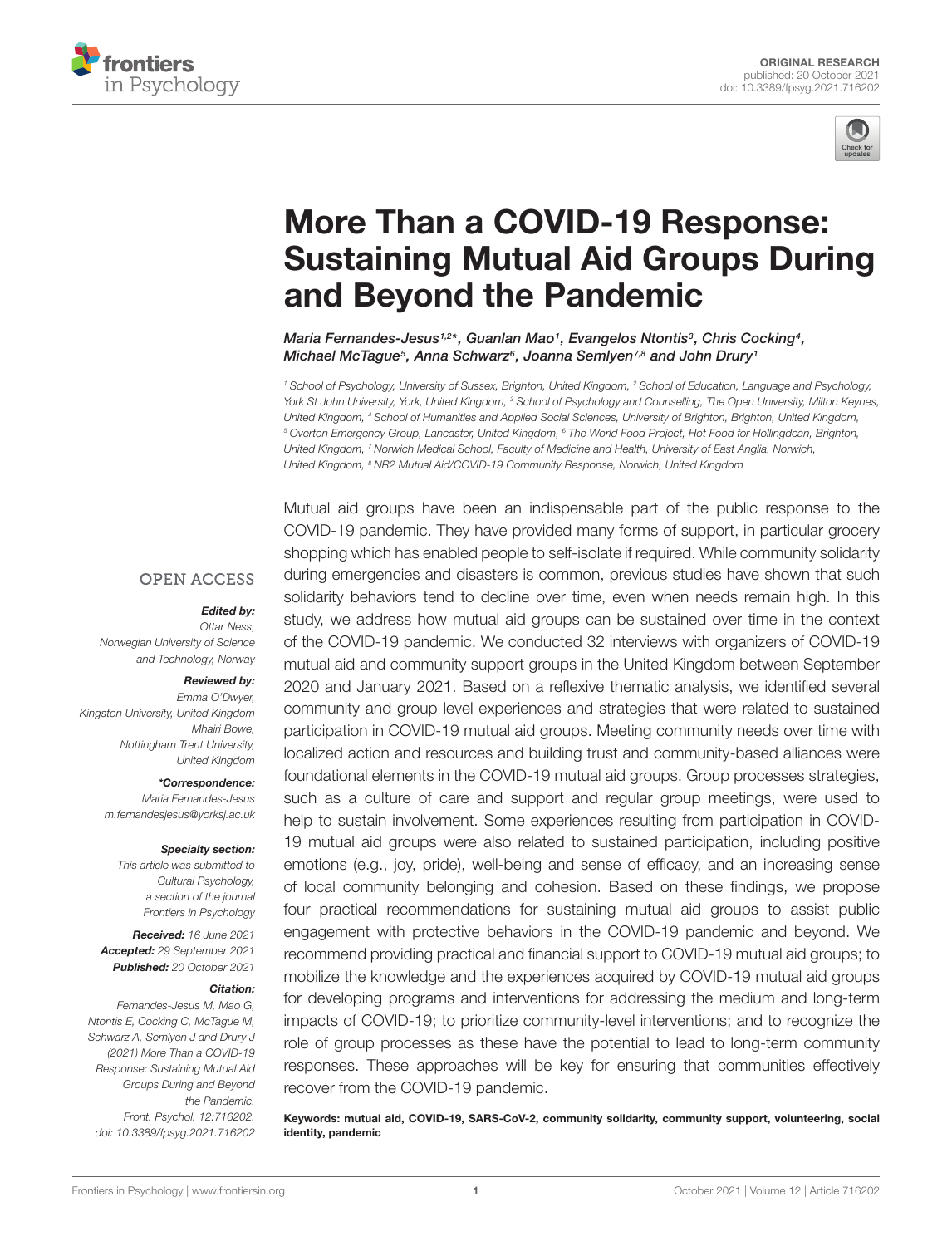# **INTRODUCTION**

Community engagement is vital in strategies to combat disease outbreaks [\(Laverack and Manoncourt,](#page-15-0) [2015;](#page-15-0) [Costello,](#page-14-0) [2020;](#page-14-0) [Gilmore et al.,](#page-14-1) [2020\)](#page-14-1). This has been the case in the COVID-19 pandemic where in many countries mutual aid groups and other community support groups have been crucial in enabling self-isolation and shielding, in sharing information, and in encouraging vaccine take up [\(Pleyers,](#page-15-1) [2020;](#page-15-1) [Sitrin and Sembrar,](#page-15-2) [2020;](#page-15-2) [Tiratelli and Kaye,](#page-16-0) [2020;](#page-16-0) [Costello,](#page-14-2) [2021;](#page-14-2) [Mao et al.,](#page-15-3) [2021\)](#page-15-3). Community solidarity is common after disasters [\(Kaniasty and](#page-15-4) [Norris,](#page-15-4) [1993,](#page-15-4) [1999,](#page-15-5) [2009;](#page-15-6) [Beverlein and Sikkink,](#page-14-3) [2005;](#page-14-3) [Drury](#page-14-4) [et al.,](#page-14-4) [2016;](#page-14-4) [Ntontis et al.,](#page-15-7) [2020\)](#page-15-7), but these "disaster communities" typically decline over time as participants run out of energy and resources [\(Norris and Kaniasty,](#page-15-8) [1996;](#page-15-8) [Kaniasty and Norris,](#page-15-9) [2004;](#page-15-9) [Kaniasty et al.,](#page-15-10) [2019\)](#page-15-10). At the time of writing, the COVID-19 pandemic has lasted over 18 months, which means that there has been a prolonged need for community support and solidarity. Understanding "what works" in sustaining mutual aid and community solidarity groups is likely to have practical benefits in supporting public adherence to non-pharmaceutical interventions that are demanding (such as self-isolation) and will be useful for future crises. Yet, while there has now been some research on what COVID-19 mutual aid groups do [\(Mao](#page-15-3) [et al.,](#page-15-3) [2021\)](#page-15-3) and on the predictors of participation (e.g., [Mak](#page-15-11) [et al.,](#page-15-11) [2020;](#page-15-11) [Wakefield et al.,](#page-16-1) [2021\)](#page-16-1), there is a lack of research on the experiences and strategies that help sustain these groups over time. Therefore, in this paper, we describe a study in which we interview organizers of mutual aid and other COVID-19 community support groups across the United Kingdom to address two research questions. First, what are the strategies employed by COVID-19 mutual aid groups to keep participants involved over time? Second, what are the experiences of participation and the consequences of involvement in the groups that have served to sustain participation? By addressing the question of sustained participation from the perspective of community organizers, this study aimed to contribute to a better understanding of the micro-processes involved in mutual aid groups during and beyond pandemic situations to help these groups endure in the long term.

### Community Solidarity in the COVID-19 Pandemic

In March 2020, increasing reported cases of a novel coronavirus (COVID-19) led the United Kingdom to implement several protective measures to contain community contamination, including a national "lockdown" [\(Public Health England,](#page-15-12) [2021\)](#page-15-12). The population was asked to "stay at home," only leaving the house for exercise once a day, for medical and food supplies, or for work if it was not possible to work from home. Millions of employees were put on the furlough scheme, a government support scheme in the United Kingdom that provided employers with the option to keep employees on the payroll without them having to work during the pandemic. People over 70 and those who were clinically extremely vulnerable were advised to shield, i.e., to stay at home, for 12 weeks. In addition, throughout the pandemic, anyone with symptoms, with a positive test, or in contact with someone with a positive test was required to self-isolate at home for 10 days or more.

Self-isolation can be extremely difficult and requires proper practical and financial support [\(SPI-B-Scientific Advisory Group](#page-15-13) [for Emergencies,](#page-15-13) [2020;](#page-15-13) [Patel et al.,](#page-15-14) [2021;](#page-15-14) [Reicher et al.,](#page-15-15) [2021\)](#page-15-15). Levels of adherence to self-isolation for the full period required tend to be low relative to other protective behaviors (such as physical distancing and mask-wearing), with financial constraints being one of the main reasons for failure to self-isolate (e.g., people who cannot afford to stop working) [\(Smith et al.,](#page-15-16) [2021\)](#page-15-16). The United Kingdom government offers financial compensation of £500, but this is less than the minimum wage and only about one in eight of the workforces are eligible [\(Reicher](#page-15-15) [et al.,](#page-15-15) [2021\)](#page-15-15). The most comprehensive study of self-isolation in the United Kingdom (data from 53,880 people across 37 representative survey waves) found that shopping for food and other groceries was one of the main reasons people gave for breaking self-isolation [\(Smith et al.,](#page-15-16) [2021\)](#page-15-16). Support for selfisolation has been considered particularly critical among ethnic minority groups and/or low-income and vulnerable populations [\(Hooper et al.,](#page-15-17) [2020;](#page-15-17) [Kerkhoff et al.,](#page-15-18) [2020\)](#page-15-18), with evidence showing that the access to social support increases adherence to selfisolation measures [\(Kerkhoff et al.,](#page-15-18) [2020\)](#page-15-18).

While in some countries the state offered wrap-around support [\(Patel et al.,](#page-15-14) [2021\)](#page-15-14), in other countries, most of the practical support to help people self-isolate (including shopping and collection of medicine) has been provided by members of the community who self-organized in groups to help their neighbors [\(Al-Mandhari et al.,](#page-14-5) [2020;](#page-14-5) [Pleyers,](#page-15-1) [2020;](#page-15-1) [Sitrin and Sembrar,](#page-15-2) [2020\)](#page-15-2). In the United Kingdom, in the early days of the pandemic, more than 4,000 mutual aid groups were created across the country [\(Booth,](#page-14-6) [2020\)](#page-14-6). Additionally, many new community support groups sprang up that did not call themselves "mutual aid," and many existing community organizations changed their focus to provide COVID-19 support. In this paper, we use the term "COVID-19 mutual aid groups" to refer to all of these groups, acknowledging this diversity and including both emergent and pre-existing community support groups. COVID-19 mutual aid groups also varied in their level of politicization and understanding of mutual aid [\(Firth,](#page-14-7) [2020;](#page-14-7) [Mao et al.,](#page-15-3) [2021\)](#page-15-3). Some groups but not others consciously drew on the mutual aid tradition. The term "mutual aid" was first introduced by [Kropotkin](#page-15-19) [\(1902\)](#page-15-19), a well-known anarchist thinker. Practices of mutual aid are widely present amongst social movements and anarchist settings [\(Firth,](#page-14-7) [2020;](#page-14-7) [Spade,](#page-15-20) [2020\)](#page-15-20). In these contexts, the slogan "solidarity not charity" is used to erase distinctions between helpers and helped to prefigure social change [\(Firth,](#page-14-7) [2020\)](#page-14-7). Mutual aid groups are spaces that cultivate solidarity amongst people that have come together to address a shared need or concern [\(Spade,](#page-15-20) [2020\)](#page-15-20).

Mutual aid groups helped to create hope in times of coronavirus [\(Mahanty and Phillipps,](#page-15-21) [2020\)](#page-15-21) and the support they provided was an essential part of the public response to the COVID-19 pandemic in the United Kingdom [\(Tiratelli and Kaye,](#page-16-0) [2020\)](#page-16-0). These groups focused on building bottom-up structures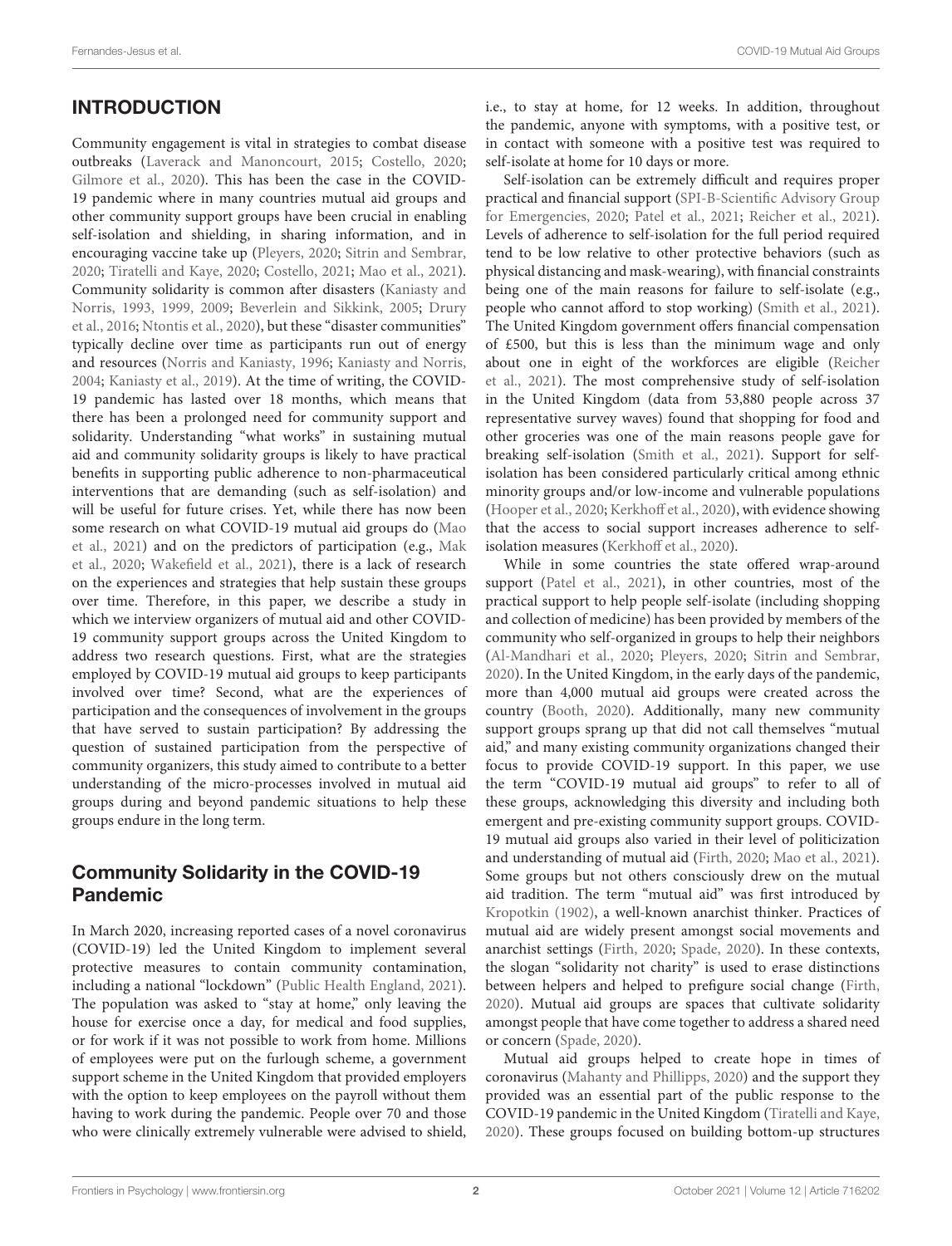of cooperation and horizontal networks of solidarity [\(Whitley,](#page-16-2) [2020\)](#page-16-2), which represents a radical divergence from traditional public services and forms of volunteerism [\(Spade,](#page-15-20) [2020\)](#page-15-20). Many different acts of solidarity during the COVID-19 crisis have been reported, including grocery shopping and delivery, food parcel deliveries, collection of prescriptions, dog walking, postcard and library services, emotional support by telephone/email helpline, informational support on existing public services, community gardening, and more [\(O'Dwyer et al.,](#page-15-22) [2020;](#page-15-22) [Tiratelli and Kaye,](#page-16-0) [2020;](#page-16-0) [Mao et al.,](#page-15-3) [2021,](#page-15-3) [in press\)](#page-15-23). Most of the published research on COVID-19 mutual aid groups has been descriptive (see [Mao](#page-15-3) [et al.,](#page-15-3) [2021](#page-15-3) for a review). However, some recent work has started to examine psychological processes [\(Bowe et al.,](#page-14-8) [2021;](#page-14-8) [Wakefield](#page-16-1) [et al.,](#page-16-1) [2021;](#page-16-1) [Mao et al.,](#page-15-23) [in press\)](#page-15-23), which is useful for addressing our questions of how such groups can be sustained.

# The Dynamics of Solidarity in Extreme Events

An extensive body of research evidence has shown that cooperative and solidaristic behaviors – meaning forms of support provided for others because they are fellow members of one's community or group – are common among those affected in the immediate aftermath of disasters and extreme events [\(Beverlein and Sikkink,](#page-14-3) [2005;](#page-14-3) [Drury et al.,](#page-14-4) [2016;](#page-14-4) [Ntontis](#page-15-7) [et al.,](#page-15-7) [2020\)](#page-15-7). Two types of explanations have been offered for solidarity behaviors among those affected by disasters: social capital (in which people draw upon existing connections with others) and emergent groups (in which connections are created in and through the disaster). In each case, shared social identity – seeing others involved as an "us" or "we" – motivates and enables cooperation and support and allows people to act as one [\(Drury et al.,](#page-14-9) [2019\)](#page-14-9).

In the COVID-19 pandemic, initial research looked at the emergence of mutual aid through a social capital lens [\(Felici,](#page-14-10) [2020\)](#page-14-10), in which solidarity in affected communities is explained based on existing social networks, trust and reciprocity [\(Jovita et al.,](#page-15-24) [2019\)](#page-15-24). Indeed, a rapid review of the literature available up to October 2020 showed that social networks and connections, local knowledge and social trust were key dimensions associated with COVID-19 community organizing and volunteering [\(Mao et al.,](#page-15-3) [2021\)](#page-15-3). Further recent studies have examined social psychological processes in COVID-19 community solidarity groups, by looking for instance at participants' representations of citizenship [\(O'Dwyer et al.,](#page-15-22) [2020\)](#page-15-22), and the role of community identity as a predictor of providing COVID-19 help among volunteers [\(Wakefield et al.,](#page-16-1) [2021\)](#page-16-1). [Cocking et al.](#page-14-11) [\(in preparation\)](#page-14-11) concluded that mutual aid groups were based on a mixture of social capital and new emergent groups that evolved in response to participants' desire to create new forms of identification with one's own neighborhood or street. These findings suggest the relevance of looking at mutual aid groups from a social identity perspective, that considers the role of identity dynamics in understanding COVID-19 support [\(Stevenson et al.,](#page-15-25) [2021\)](#page-15-25).

Moreover, although there are some examples of long-term community solidarity in recovery processes (see for example Occupy Sandy, [Bondesson,](#page-14-12) [2020\)](#page-14-12), there is a tendency for a decline in community support in the recovery and rebuilding phases of disasters (e.g., [Kaniasty and Norris,](#page-15-4) [1993,](#page-15-4) [1999,](#page-15-5) [2009;](#page-15-6) [Ntontis et al.,](#page-15-7) [2020\)](#page-15-7). Among other aspects, this deterioration path has been explained in terms of the disruption of social networks after the disaster (e.g., death, relocation), a decline in terms of resources available (which decreases expectations of support), and the possibility of experiencing long term stress that may lead to fatigue and saturation of support networks [\(Norris and Kaniasty,](#page-15-8) [1996;](#page-15-8) [Kaniasty and Norris,](#page-15-9) [2004\)](#page-15-9). In [Ntontis et al.'s](#page-15-7) [\(2020\)](#page-15-7) study of people 15 months after they were affected by a flood, those no longer participating in the solidarity group described how the social identity associated with the flood had become less important to them over time, compared to their other identities. But while the common fate that brought people together declined as the memory of the flood receded, many were still struggling with secondary stressors such as rebuilding their homes and in need of support [\(Ntontis](#page-15-7) [et al.,](#page-15-7) [2020\)](#page-15-7). Considering the ongoing and expected long termsocial impacts of COVID-19 [\(Bedford et al.,](#page-14-13) [2020\)](#page-14-13), particularly for vulnerable groups and communities and those who still need to self-isolate, understanding the psychological processes that can help sustain community solidarity post-COVID is critical [\(Al-Mandhari et al.,](#page-14-5) [2020\)](#page-14-5).

### Understanding Sustained Participation in COVID-19 Mutual Aid Groups

Only a small number of existing studies have examined the strategies used by groups to sustain solidarity after a disaster. These studies provide suggestive evidence that the following strategies may be important to sustain emergent mutual aid groups: invoking the group identity in discussions; commemorations and other public events; support from allies; and group meetings [\(Ntontis et al.,](#page-15-7) [2020;](#page-15-7) [Tekin and Drury,](#page-15-26) [2020\)](#page-15-26).

Research on collective action and psychological effects of participation in volunteering provide some further suggestions on factors that could be important in sustaining solidarity over time. Although collective action and volunteering are usually addressed from two different theoretical perspectives, COVID-19 mutual aid groups seem to have elements of both. COVID-19 mutual aid groups created opportunities for people to act collectively by working together to achieve a common objective (e.g., to support the local community) and simultaneously facilitated volunteering among community members.

The literature on collective action suggests that perceptions of success and efficacy can motivate continued involvement [\(Van](#page-16-3) [Zomeren et al.,](#page-16-3) [2012;](#page-16-3) [Becker and Tausch,](#page-14-14) [2015;](#page-14-14) [Saab et al.,](#page-15-27) [2016\)](#page-15-27). Collective efficacy in the context of collective action often encompasses not merely the feeling that something can be done, but that one's own group can do it [\(Gamson,](#page-14-15) [2013\)](#page-14-15). Recent experimental studies have shown that collective efficacy affected collective action intentions only when hope was high [\(Cohen-](#page-14-16)[Chen and Van Zomeren,](#page-14-16) [2018\)](#page-14-16). Previous field studies have been also showing that positive emotions, such as hope, play a crucial role in mobilizing individuals to take part in collective action (e.g., [Wlodarczyk et al.,](#page-16-4) [2017\)](#page-16-4).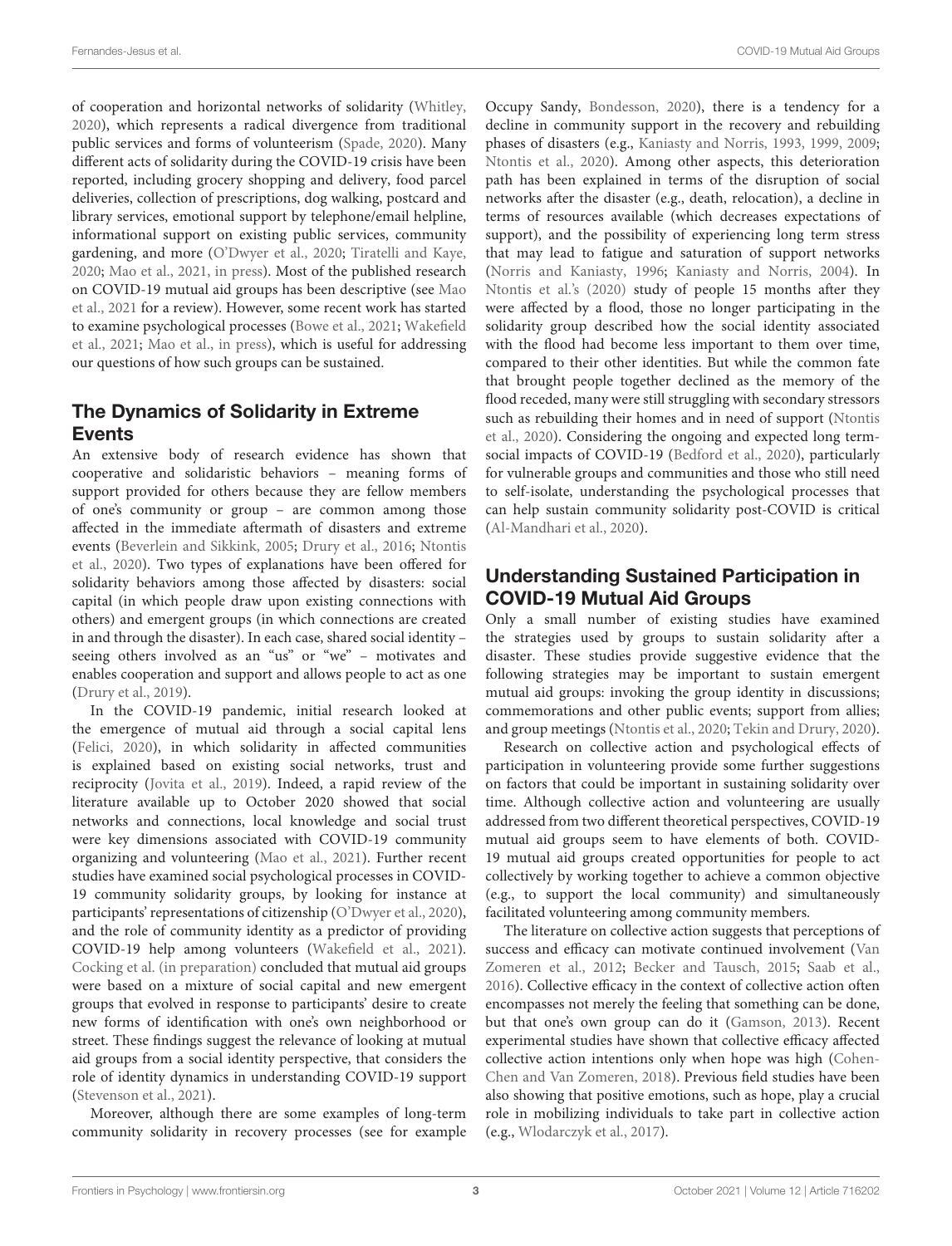Furthermore, [Vestergren et al.](#page-16-5) [\(2018\)](#page-16-5), based on interviews with environmental campaigners, found that participation in collective action led to several sustained psychological changes such as feelings of empowerment, self-confidence, personal relationships, and changes in consumer behavior. In addition, the study showed that stronger and continued relationships among the campaigners facilitated these psychological changes over time [\(Vestergren et al.,](#page-16-5) [2018\)](#page-16-5). Other literature has found that sustained collective action is also influenced by interpersonal relationships and organizational mechanisms, suggesting the need for developing collective coping strategies, collaborative relationships, and to allow some flexibility in terms of roles and procedures within the organization [\(Mannarini and Fedi,](#page-15-28) [2012\)](#page-15-28). Recent literature on activism burnout similarly proposes a community-care burnout orientation, which suggests looking at burnout as a part of activism and as influenced by the organizational context, rather than as something that individual activists experience outside of activism [\(Gorski,](#page-15-29) [2019\)](#page-15-29).

Recent studies also suggest that positive emotions arising from the experiences of participation in COVID-19 mutual aid groups may be particularly important for understanding sustaining participation. In this regard, a interview study with people involved in COVID-19 mutual aid in the United Kingdom showed that the experience of participation may have affected participants' wellbeing through positive emotional experiences, improved social relationships, increasing sense of purpose in life, and greater sense of control [\(Mao et al.,](#page-15-23) [in press\)](#page-15-23).

The literature on volunteering supports the need to look at the positive outcomes of participation, with a meta-analysis showing that volunteering has favorable effects on well-being, life satisfaction and depression [\(Jenkinson et al.,](#page-15-30) [2013\)](#page-15-30). Additionally, increasing social ties is often a benefit not only for long-term volunteers, but also for short-term and/or occasional volunteers [\(Hyde et al.,](#page-15-31) [2014\)](#page-15-31). Similar outcomes have been found in the COVID-19 context, with a recent study showing that community helping predicts community identification and unity during the pandemic, which in turn seems to increase well-being [\(Bowe et al.,](#page-14-8) [2021\)](#page-14-8).

### THE PRESENT STUDY

In this study, we interviewed coordinators or organizers of COVID-19 mutual aid groups in different areas of the United Kingdom. First, we aimed to examine any strategies employed by the groups for sustaining participation among volunteers. Secondly, we aimed to examine the experiences of participation and outcomes of involvement in the groups that have helped to sustain participation. We followed a qualitative approach, as this is particularly useful for exploring people's experiences in a flexible way, particularly when there is a need to be open to unexpected findings [\(Rogers and Willig,](#page-15-32) [2017\)](#page-15-32). We chose to interview only organizers as these are the people in groups who would consciously take decisions and actions to recruit volunteers and attempt to encourage sustained participation, and so would be able to provide insights on strategies used. We also expected that they would also be

able to describe experiences in COVID-19 mutual aid groups that might be important to explain how participation can be sustained over time. Based on previous findings [\(Ntontis et al.,](#page-15-7) [2020;](#page-15-7) [Tekin and Drury,](#page-15-26) [2020\)](#page-15-26), we expected that strategies such as facilitating and invoking a sense of identification, group events, collaborations and alliances, and group meetings would help to sustain COVID-19 mutual aid groups. In addition, we anticipated that positive emotions related to participation, feelings of efficacy, empowerment and sense of belonging would be considered critical in sustaining participation [\(Cohen-Chen and Van Zomeren,](#page-14-16) [2018;](#page-14-16) [Vestergren et al.,](#page-16-5) [2018;](#page-16-5) [Mao et al.,](#page-15-23) [in press\)](#page-15-23).

### MATERIALS AND METHODS

#### Participants and Recruitment

Thirty-two semi-structured interviews were conducted between 10 September 2020 and 6 January 2021. Participants were approximately between 20 and 75 years old, 17 were female and 15 male. The average length of interviews was 60 min. All were organizers rather than simply volunteers in mutual aid groups. Twenty-four interviewees were coordinators of mutual aid or community support groups in England, four in Wales, three in Scotland, and one in North Ireland. Participants were recruited through multiple channels. A call for participants was disseminated through diverse networks (e.g., the Communities Prepared program) and social media accounts (e.g., professional and personal Twitter accounts). The call for participants stated that we wanted to interview organizers of COVID-19 mutual aid or community support groups. We also directly contacted mutual aid groups across the country with an invitation to participate in the study. These groups had their email addresses publicly available and were identified through searches on Facebook and national networks of mutual aid groups (e.g., COVID-19 Mutual Aid United Kingdom). We approached both pre-existing and emergent groups and we sought variability in terms of geographic location, areas of intervention (e.g., shopping groceries; helpline support), and socio-demographic characteristics of the participants.

Mutual aid groups were invited to share their experiences and views on the factors that enable mutual aid groups to endure. If groups showed interest in participating, more details about the study were provided in a detailed participant information sheet. We interviewed one participant per group, except for three groups for which two organizers were interviewed from each. Therefore, we spoke to organizers from 29 different groups. A few interviewees also mentioned being involved in more than one group (including in preexisting and emergent groups), although they ended up focusing the interview on the group they were more strongly engaged with. Potential participants were asked to give written informed consent. We offered a £20 voucher as compensation for participants' time and interviews were conducted on Microsoft Teams and Zoom.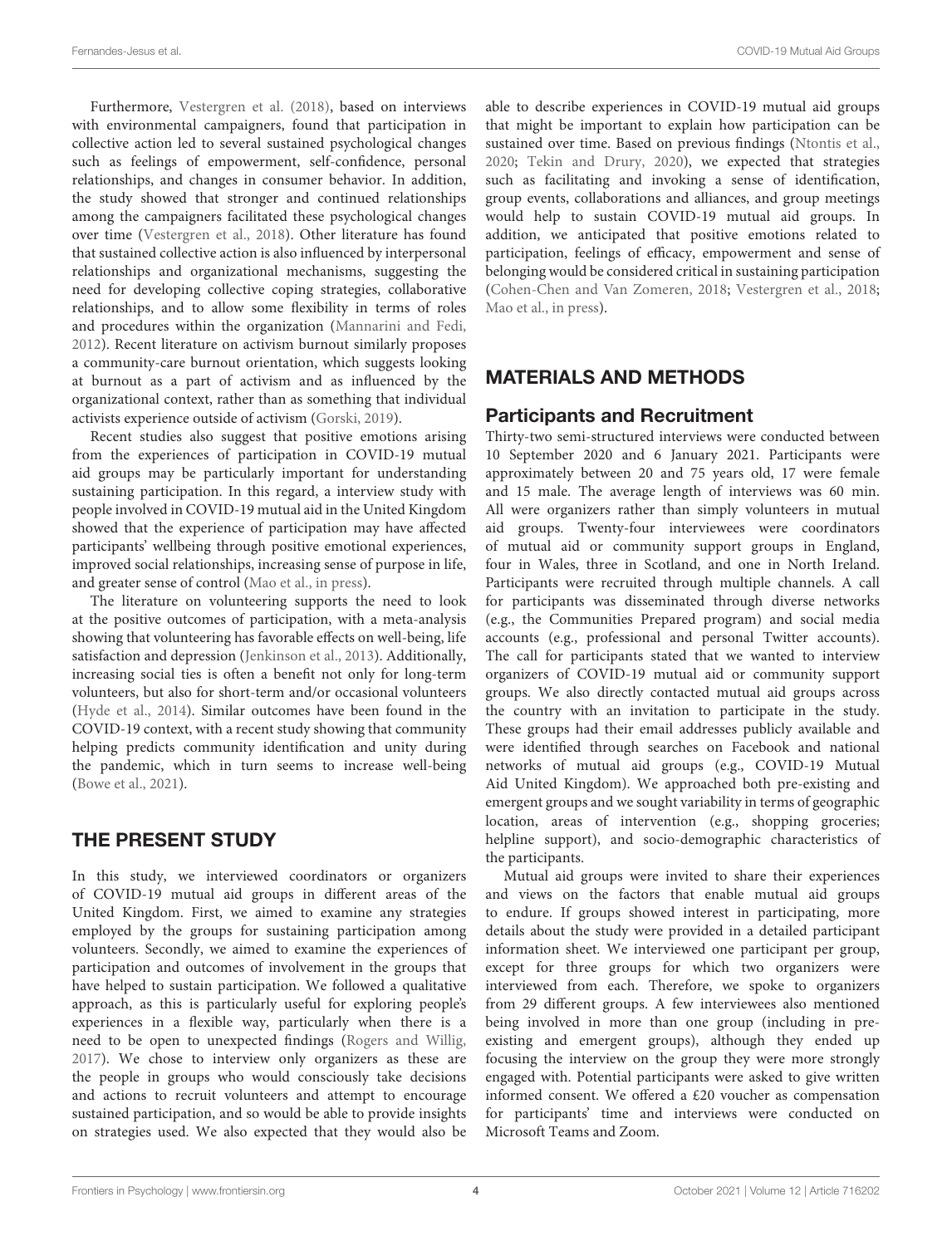#### Interviews Schedule and Procedure

Interviews covered questions on the mutual aid group's story, the participant's own experience, activities carried out by the groups, issues related to organizing, motivations for participation, changes and problems in the group, strategies that have helped keep the group going, and lessons from coordinating the group. See the full interview schedule in the supplementary material.

Twenty-eight interviews were conducted by the first author and four by the second author. Following the first four interviews (conducted in September 2020), slight modifications were made to the schedule. We added introductory sentences before each block of questions (e.g., "now, I want to ask you some questions about your role in the group") and two new questions ("have you had any previous experience of organizing groups like this?"; "how do you see the future of this group?"). The revised schedule was re-submitted for ethical approval, which was obtained around mid-October. Most of the interviews were then conducted between the end of October and early December. We planned to end data collection in mid-December 2020, but one of the groups who accepted to participate in our study asked to postpone the interview. Thus, the last interview was conducted on January 6, 2021.

The interviews were transcribed verbatim by a single professional transcriber. All personal data collected was kept strictly confidential in accordance with the Data Protection Act 2018. Any reference to individuals or specific locations were anonymized and participants' names were replaced by pseudonyms.

#### Analytic Procedure

We followed a reflexive approach to our Thematic Analysis (TA) [\(Braun and Clarke,](#page-14-17) [2019\)](#page-14-17). The first author led the analysis process, but all stages were discussed with co-authors who also engaged with the material. We used the NVivo software to assist the organization of the codes and the initial themes. The data set was analyzed without a pre-existing coding frame but informed by our research questions and theoretical assumptions. Specifically, we were interested in group processes (and other psychological factors) involved in sustaining participation in COVID-19 mutual aid groups, and in particular the strategies that were employed by organizers and the experiences of participation that were related to sustained participation. Thus, our approach was theoretically driven, yet our interview questions and analytic approach also allowed for the identification of other psychological factors than those expected.

Although presented as linear (see **[Table 1](#page-4-0)**), the analysis process was dynamic, iterative, and involved continuous reflection and discussion as suggested for reflective TA [\(Braun and Clarke,](#page-14-18) [2006,](#page-14-18) [2019\)](#page-14-17). Three of the co-authors were active members and organizers of COVID-19 mutual aid groups, and their insights were particularly useful for data interpretation in later phases of the analysis.

The themes presented in this paper show patterns of shared meaning that apply to the entire data set [\(Braun and Clarke,](#page-14-18) [2006,](#page-14-18) [2019\)](#page-14-17). Overall, the generated themes allow us to identify and <span id="page-4-0"></span>TABLE 1 | Six-phases thematic analysis.

| Phase one -<br>Familiarizing                  | In the first phase, we familiarized ourselves with the data set, by<br>reading, re-reading, and taking notes. These notes were shared<br>and discussed with three of the co-authors.                                                                                                                                                                                                                                                                                                                                                                                                                                                                                                                                                                 |
|-----------------------------------------------|------------------------------------------------------------------------------------------------------------------------------------------------------------------------------------------------------------------------------------------------------------------------------------------------------------------------------------------------------------------------------------------------------------------------------------------------------------------------------------------------------------------------------------------------------------------------------------------------------------------------------------------------------------------------------------------------------------------------------------------------------|
| Phase two -<br>Coding                         | The second phase consisted of the development of several<br>codes (e.g., "wanted to help others": "feeling part of<br>something"). This stage followed a bottom-up approach, and<br>the codification process was data-led.                                                                                                                                                                                                                                                                                                                                                                                                                                                                                                                           |
| Phase three -<br>Initial themes<br>generation | The third phase involved an initial generation of themes. We<br>identified links between different codes, and several codes were<br>re-organized in initial themes. We developed six major<br>superordinate themes involving aspects related to group<br>emergence and development; coordination, organization and<br>cooperation; individuals in the group, from roles to motivations;<br>group changes over time, strategies for keeping the group<br>going, and consequences of participation. In this phase, several<br>subthemes were also created. For example, the initial theme<br>focusing on motivations for participation was organized into<br>several subthemes (e.g., sense of responsibility and<br>community; coping with lockdown). |
| Phase four -<br>Reviewing<br>themes           | In this phase, we reviewed all the themes and subthemes. All<br>extracted quotes were re-analyzed, and several merging and<br>splitting were made. During this reviewing process, we focused<br>on the themes and subthemes that were mainly related to our<br>overarching research questions on sustaining participation in<br>mutual aid groups.                                                                                                                                                                                                                                                                                                                                                                                                   |
| Phase five -<br>Naming the<br>final themes    | The fifth phase involved defining and naming the final themes.<br>Five interlinked themes were generated: meeting community<br>needs over time with localized action and resources; building<br>trust and community-based alliances; employing group<br>processes strategies; experiencing enjoyment and efficacy in<br>collective coping; an increasing sense of local community<br>belonging and cohesion.                                                                                                                                                                                                                                                                                                                                         |
| Phase six -<br>Writing the<br>analysis        | This phase involved writing the analysis, highlighting the<br>interlinked nature of the generated themes. To support our<br>interpretations, we use several interviewees' quotes.                                                                                                                                                                                                                                                                                                                                                                                                                                                                                                                                                                    |

discuss interviewees' understandings of the strategies perceived as key for sustaining mutual aid groups over time, and the role of different types of experiences of participation to sustained community solidarity.

### RESULTS

Most of the groups in this study were created at the beginning of the first United Kingdom national "lockdown," in March 2020. As in other countries [\(Pleyers,](#page-15-1) [2020;](#page-15-1) [Sitrin and Sembrar,](#page-15-2) [2020\)](#page-15-2), people from existing activist or volunteering circles played an important role in some groups; and in some communities previous and current local authority councilors took a lead. Other groups were created by people without any previous experience of participation. In fact, while several participants mentioned previous experience of volunteering, activism or community organizing, nine participants did not have any previous experience of participation before the pandemic. Despite these differences in background, our participants shared a common orientation toward local community needs and were all involved in organizing and providing multiple forms of COVID related support. They offered many activities and services, including practical support (e.g., grocery shopping,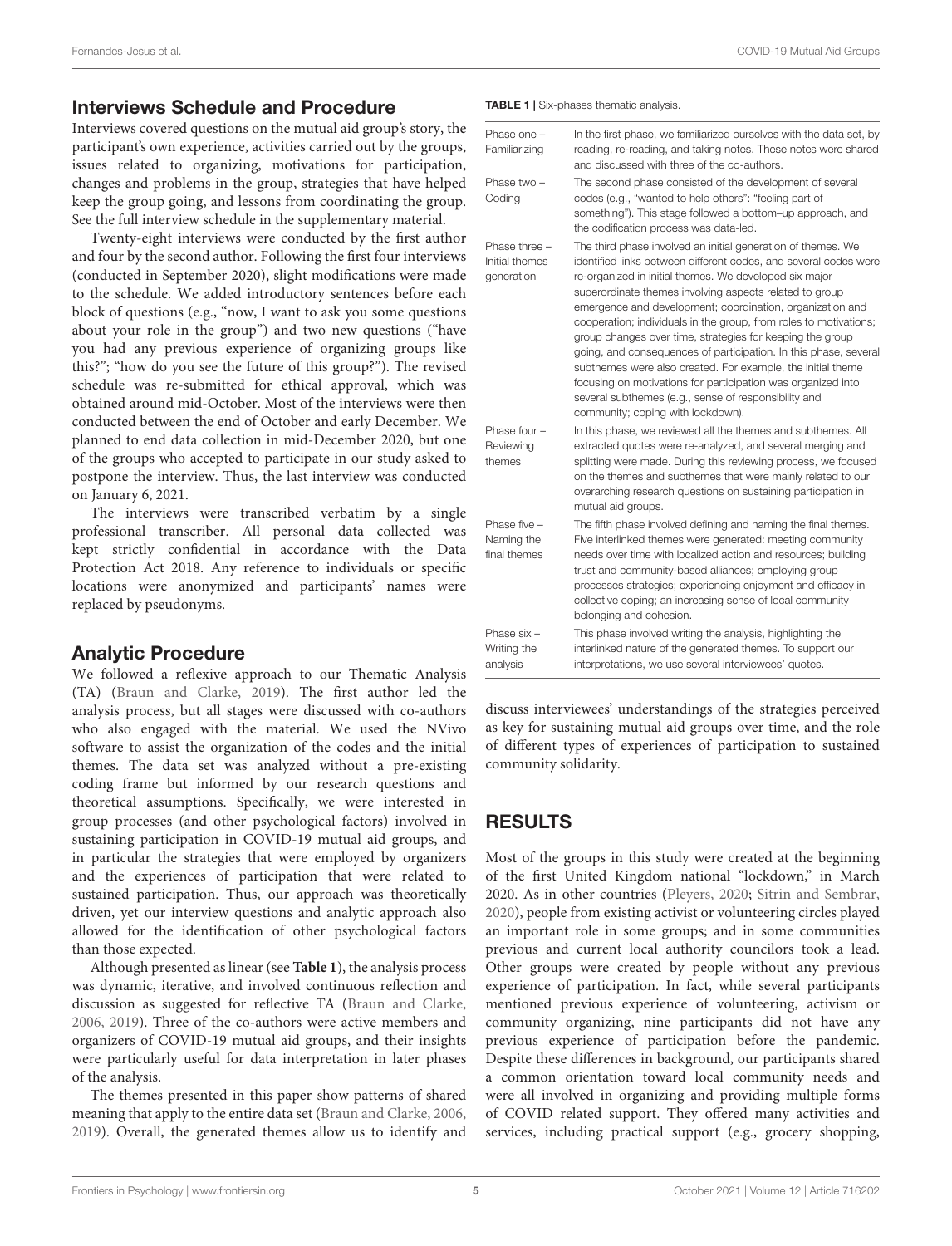#### <span id="page-5-0"></span>**TABLE 2** | Overview of the generated themes.

| Name                                                                                    | <b>Description</b>                                                                                                                                                                                                                                                                                                                                |
|-----------------------------------------------------------------------------------------|---------------------------------------------------------------------------------------------------------------------------------------------------------------------------------------------------------------------------------------------------------------------------------------------------------------------------------------------------|
| Theme 1: Meeting<br>community needs over<br>time with localized<br>action and resources | The first generated theme focuses on the localized<br>dimension of practical and human resources that were<br>mobilized by mutual aid and community support<br>groups. It includes details on how groups organized<br>locally around community needs and how the<br>mobilization of local resources was a key aspect for<br>sustaining the group. |
| Theme 2: Building trust<br>and community-based<br>alliances                             | This theme includes references relating to the strategic<br>alliances between groups, institutions and charities.<br>Participants' views on the need and importance of<br>building trust and alliances within the local community<br>are represented in this theme.                                                                               |
| Theme 3: Employing<br>group processes<br>strategies                                     | The focus in this theme is on the intentional and<br>conscious things done by organizers to sustain the<br>groups. These strategies involve invoking identification,<br>group care, facilitating communication, an informal but<br>organized leadership structure, and group's meetings<br>and events.                                            |
| Theme 4: Experiencing<br>enjoyment and efficacy<br>in collective coping                 | This theme addresses the positive experiences and<br>benefits for those who were involved in organized<br>community solidarity during the COVID-19 pandemic.                                                                                                                                                                                      |
| Theme 5: Increasing<br>sense of local<br>community belonging<br>and cohesion            | The focus in this theme is on the impact of COVID-19<br>community solidarity for dimensions related with the<br>community, namely sense of belonging and cohesion.<br>These dimensions appear related to ideas of group<br>continuity beyond the pandemic.                                                                                        |

collecting prescriptions), information support in different languages (e.g., development and distribution of pamphlets), emotional support (e.g., telephone/email helpline), and financial support (e.g., solidarity funds, foodbanks). Ultimately, groups organized help based on what was perceived as necessary in their local community at a given time. Pre-existing groups reorganized their activities and services to respond to current needs. Emergent groups, in turn, organized around needs perceived as not being addressed by charities, existing community groups, or local authority services. Based on the accounts of organizers, the five generated themes presented below (**[Table 2](#page-5-0)**) report the most prevalent strategies or experiences sustaining COVID-19 mutual aid activity. Themes 1 and 2 address some of the foundational elements in COVID-19 mutual aid groups. Theme 3 is essentially about the group processes strategies that help to sustain involvement within the group. Themes 4 and 5 are about the experiences resulting from such involvement that helped to bring about efficacy, positive emotions, and sense of belonging.

#### Theme 1: Meeting Community Needs Over Time With Localized Action and Resources

COVID-19 mutual aid groups participating in our study emphasized a localized approach in their action and relied on donations and volunteers from within the community: "all the donations come from people, just people, we would just do these posts and then people would just come in and just give their unwanted stuff or they buy us, buy food" (Ivy, Greater London, England). Other participants described how pre-existing charities

and food banks offered donations or made their resources (e.g., vans) available to recently formed groups: "we have access to a minibus as well through [charity organization name], so our transport issues have mainly been quite easy." (Joshua, North East England). Existing community centers opened their kitchens so newly created groups could cook and distribute hot meals to those who needed them: "we just use the venue, we used the community center because no one else was using it, so we just, like, spilled everything out, all these different food providers just had stuff all over the community center" (Evelyn, South East England).

The relationship with local businesses and companies was also mentioned, as they had donated food and other grocery items: "well we've got support from the local businesses" (Rose, Mid Wales). Local printers for example donated leaflets and posters that were then distributed by local volunteers: "so, we produced this, we got, we got funding, well we got sponsorship from a local printer" (Matthew, West Midlands, England). Additionally, volunteers used their own vehicles, laptops, phones and other personal resources: "is just volunteers, just do it. You know, everybody pays their own petrol to go to the foodbank, or, you know, whatever." (Karen, South East England).

Some groups were also able to receive funding from the city or/and town councils, churches, or local rotary clubs: "well the town council gave us grants"; the district council have supported us; both our rotary clubs have supported us. The churches together in (city) have supported us (Laura, South East England). A few participants mentioned that they had received grants from national foundations (e.g., Scotland Foundation) or other national lottery funds, but most groups relied only on local and small grants: "a couple of funds yeah  $(\ldots)^1$  $(\ldots)^1$ . And then we've had one or two other funds in, I think through the community foundation. And some other small grants." (Luke, South Wales).

Despite the recognition that access to local resources such as funds, vans, and venues was important, many participants argued that the most valuable resource was the volunteers: "Us! We have us" (Karen, South East England). All participants stressed that providing community support was possible because many people were willing to help, had the time and the resources to actively engage in mutual aid groups or to donate goods or money to support fundraising events:

Interviewer: What resources did you have?

Aurora: None.

Interviewer: None, okay.

Aurora: I mean, well, it depends on what you mean by resources, if you mean funding and finance no. But we do have a lot of social capital in this area. So, there were a lot of kind of willing and capable people that wanted to help their community and people who were happy to use their own resources in terms of like printing out leaflets and delivering them around and that kind of stuff, donating food to the food bank, that kind of thing. So, I think if we'd

<span id="page-5-1"></span><sup>&</sup>lt;sup>1</sup>Three dots within parentheses are used when a part of the quote was omitted because it was not relevant to the passage.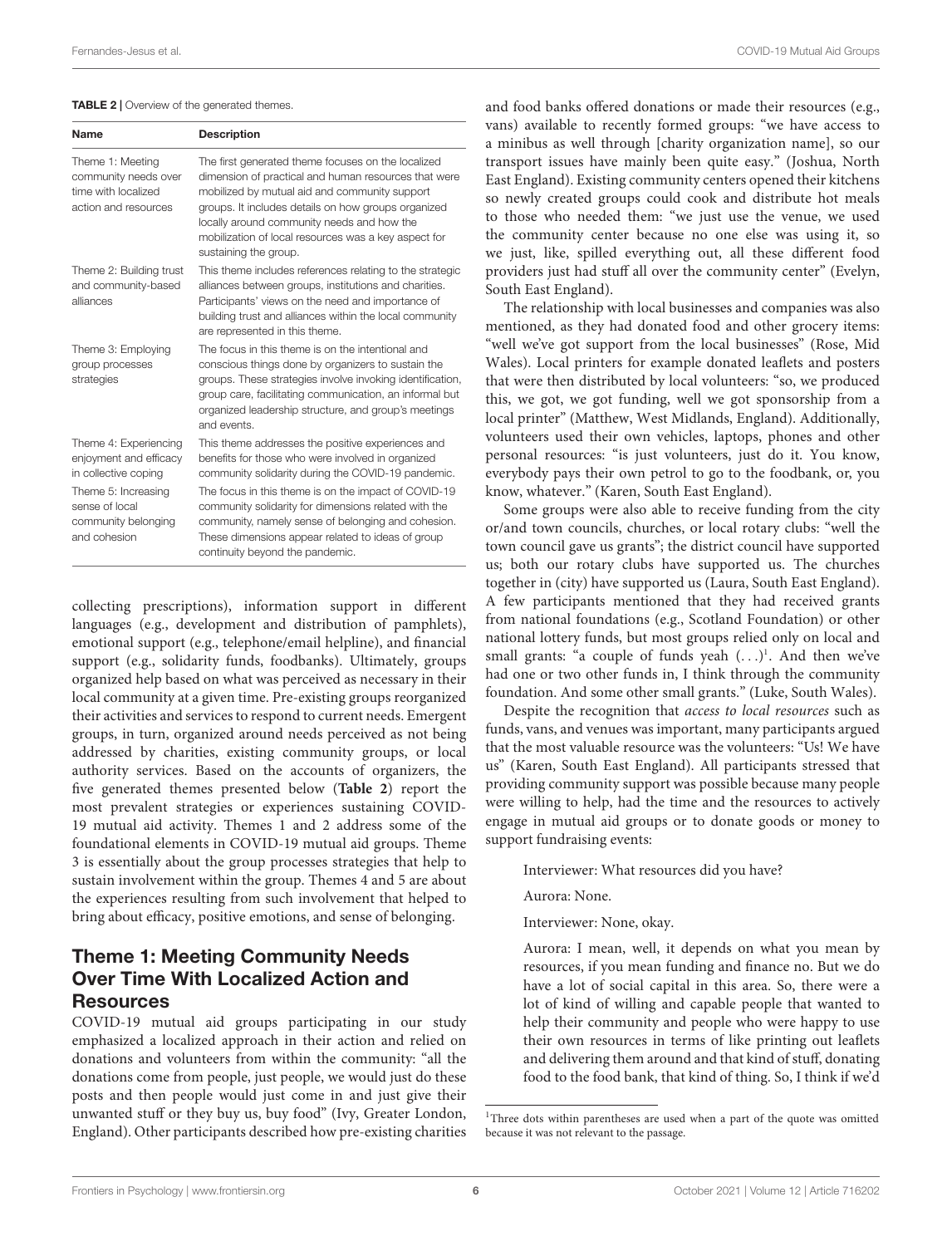have lived in a different area it wouldn't have been possible without some external funding. (Aurora, East of England).

Aurora's comment suggests the role of pre-existing social capital in explaining support and help in her community, which aligns with early analysis of the emergence of COVID-19 mutual aid groups in the United Kingdom [\(Felici,](#page-14-10) [2020\)](#page-14-10). However, she also pointed to the importance of external funding for groups working in more deprived areas. In fact, participants from groups working with marginalized groups and/or in deprived areas mentioned the need for fundraising and were more concerned with access to funding. When discussing existing resources such as funding and access to venues, a few participants also stressed that the COVID-19 lockdowns created an exceptional time where some resources were available free of charge: "venues are going to be back in use, and we've been using a venue for free, and that will change. I don't suppose that's sustainable for the venue, and the funding's going too." (Evelyn, South East England).

As with Evelyn's comment, other participants mentioned losing access to venues and storage spaces and recognized that accessing to funding and resources would be more complicated after the pandemic, even if the need to provide support will continue to exist. Interviewees also expressed concern over a decline in the number of people with time and resources to volunteer due to the end of furlough. Indeed, several participants mentioned that their group has already started to lose volunteers: "so, we lost a lot of people after lockdown when the government said that [people] had to go back to work" (Sophie, East of England).

Interviewees emphasized the profile of the volunteers involved in COVID-19 mutual support as a factor in sustaining the group, as "really skilled people" (Arthur, South West England) who had time to volunteer in the community, in some cases for the first time in their lives: "You know, we had nurses and web designers and – people just come out of the woodwork. Especially when they're on furlough and can't work. I think it would have been very different if people were having to work." (Denis, South East England). Other participants mentioned the key role of specific experiences and skills such as: organizational and teamwork; experience in applying for funding; experience in public health and social services (e.g., exsocial workers); experience in community organizing and project management; IT and digital skills; leadership and communication skills. In general, participants mentioned several of these skills simultaneously and considered them as key factors in explaining how the group responded to the pandemic. Importantly, most participants describe their communities as having the necessary skills and resources to provide community support during the pandemic. Furthermore, the local level of action also facilitated engagement in mutual aid and community support during the pandemic:

Interviewer: Okay, so finally, I want to ask you if you learned something from coordinating this group?

Lisa: I think what I have learnt is that it is easier to ask or to invite people to volunteer in their own neighborhood where they live. (...). Because it's time limited, they know

that it's how long it's going to take them to get there, they know how long it's going to take them to get back they know (...). Local volunteering initiatives are easier to keep going and to operate than something which stretches over a wider field and where traveling is required. (Lisa, South East England).

As with Lisa, other participants mentioned that acting locally involved less time and effort, which may have reduced barriers for participation and acted as an encouragement for participation during the pandemic.

Thus, our analysis suggests that COVID-19 groups participating in our study followed a localized approach, which was perceived as the best level of action to respond to communities' needs. The local dimension of resources, including the human resources (i.e., volunteers), had an essential role in mobilizing and sustaining COVID-19 mutual aid groups over time. Specifically, it facilitated the mobilization of resources, as well as the coordination and distribution of help within local communities.

# Theme 2: Building Trust and Community-Based Alliances

Twenty-three interviewees mentioned that building alliances within the community was a key aspect facilitating the organization and the provision of help. These collaborations involved other mutual aid groups, foodbanks, community centers, youth groups, charities, as well as local pharmacies, local public bodies, among others. The cooperation involved sharing resources and knowledge:

We work very closely with other groups. We've actually started workshops for our coordinators with other organizations, so we have a local organization (...), so they did a workshop with us so that coordinators, so that we can pass referrals to each other. A lot of the people that come through to us may not have heard of the other organizations who can offer support. So that when we're building relationships with the person that we're supporting, if they have additional needs, we can then refer back to other organizations. (Lucy, West Central, Scotland).

As with Lucy, many other participants mentioned cooperation between organizations and groups as key for organizing and distributing services within the community and to ensure that all people, streets and neighborhoods were covered: "the idea to manage the community groups in the area wasn't to overtake them like other areas have, it was actually to work with them" (Joshua, North East England). In some cases, the collaborative approach between groups and organizations facilitated access to venues and storage spaces. In other groups, access to funds by new and emergent mutual aid groups was only possible through pre-existing registered groups who had formal recognition: "we were able to use the financing team of the housing association to manage the funds, disperse the funds" (Logan, West Central, Scotland). Indeed, some groups applied for funds through pre-existing community interest organizations, who acted as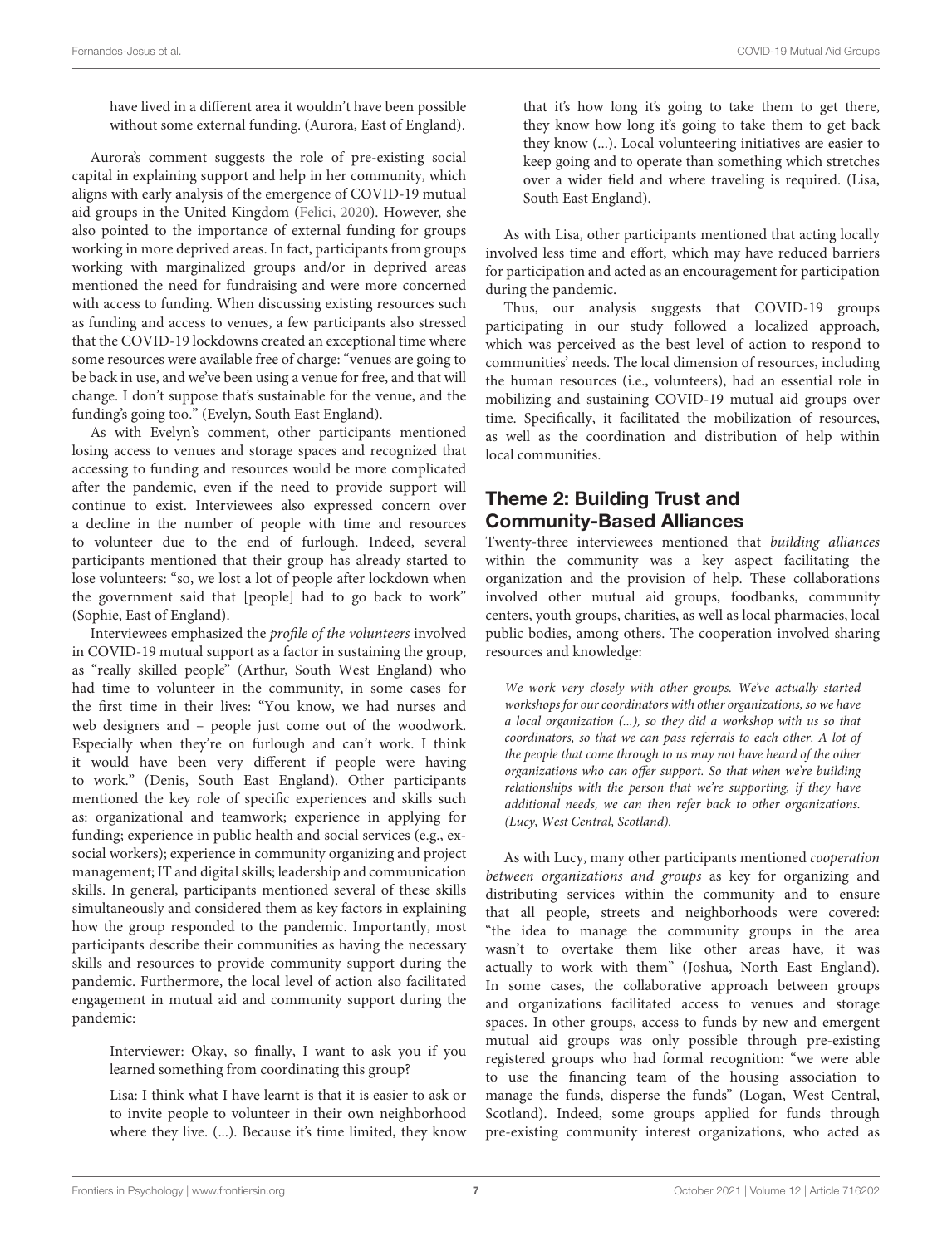intermediaries between funds agencies and informal mutual aid groups.

Moreover, alliances with pre-existing organizations also facilitated the relationship with marginalized groups and communities. Ivy, whose group was working with migrant and refugee people, explained:

The way that we reached the people [migrants' communities]<sup>[2](#page-7-0)</sup> that we were trying to work with was through these wellestablished projects and charities (. . .), and organizations, these long-established projects and rightly so they were very, very protective, because of the real kind of sensitivity around these people's situations. So, it was really difficult because really you needed to be, we needed to have, they needed to foster a sense of trust of who we are and what our intentions were before they were ready to hand over you know their clients. So, it took a long time. (Ivy, Greater London, England).

The importance of building trust between the group and the community was expressed by 13 participants who agreed that trust has been one of the most important aspects in the endurance of mutual aid groups over time: "I guess the main thing is just trust and relationship with the community" (Logan, West Central, Scotland). The emphasis in building trust was particularly evident in participants whose groups were working directly with migrants, refugees, and Roma people:

Interviewer: You mentioned some reasons connected with [the term] mutual aid, which ones were important for your group?

Theo: We, from the very beginning, we were very clear that we were a community organization; we're not a local government led organization. (. . .). We don't share it [people's information] with anybody, we don't act as border police, we're not here to judge people's needs, or make assumptions about their backgrounds, or why they are or why they, they need help. I think if we had gone down the line of registering ourselves as a company and doing it in that sort of charity or whatever and doing it in that sort of official way, there are loads of things that we would not have been able to do. And also, with a lot of communities, especially migrants and refugees, you lose the trust as well. (Theo, Greater London, England).

By stressing the importance of trust when working with marginalized communities, this participant also expresses a fundamental difference between charity and solidarity. Overall, COVID-19 mutual aid groups offered help without defining any criteria of eligibility. Any person in the local community could receive support if they asked, and this was perceived as particularly important to reach people in need that may have been considered not eligible for receiving social benefits or support from charities in the past.

The relationship with the local authority was also addressed during the interviews, with participants sharing mixed experiences. A group of participants mentioned disappointment with the lack of response from their local councils: "the council weren't giving us funding, they weren't, you know, opening up their buildings, they weren't really doing anything that could support the efforts. So, it's, they were a bit disappointing, a bit disappointing." (Logan, West Central, Scotland). The excess of formality and rules, and the lack of practical help and support provided to mutual aid groups was expressed by this set of participants:

There was no, none of them offered any help either, whether it be practical, yeah, they gave some money and donation which was lovely, but it wasn't really that that we wanted. You wanted actually them to get involved and none of them ever did that. Neither the parish councils nor the borough council ever did that. (Sophie, East of England).

Other participants mentioned support from local government and described the relationship as positive and helpful. For these participants a positive relationship facilitated access to specific resources and knowledge: "so, we use the parish council website, all this information is up on their website" (Jack, South East England). Most participants who mentioned positive experiences with their local councils also mentioned some previous experience of participation as councilors or involvement in pre-existing organizations:

Interviewer: Okay, and how is the, the relationship, well the relationship with the local council?

Freddie: The local council? Very good I would say. So, so we've got, with the, with the community council. I'm going to say that because I'm the community, one of the community councilors anyway. And, in the other, the other group I run now with two other community councilors and the local authority councilor as well. (...) So that, that helps in that sense. (Freddie, South West, Wales).

Overall, participants expressed the importance of building trust between the mutual aid group and the community, and in particular trust with established organizations and bodies; other support groups; and the sections of the community most in need. Our analysis also suggests that alliances with other groups facilitated continuity of the group activity. In some cases, mutual aid groups shared knowledge (e.g., about existing services within the community), resources (e.g., donations), including human resources. Some participants mentioned being involved in other groups and community organizations, and that other volunteers in their group have also started to provide support to other local organizations (e.g., foodbanks). This suggests that community alliances facilitated sustained community solidarity through the group, but also beyond it.

# Theme 3: Employing Group Processes **Strategies**

COVID-19 mutual aid groups each comprised a small number of people organizing and coordinating local support and help. Groups were organized at the village, ward, neighborhood, or

<span id="page-7-0"></span><sup>&</sup>lt;sup>2</sup>Square brackets enclose words intended to clarify meaning and provide a brief explanation.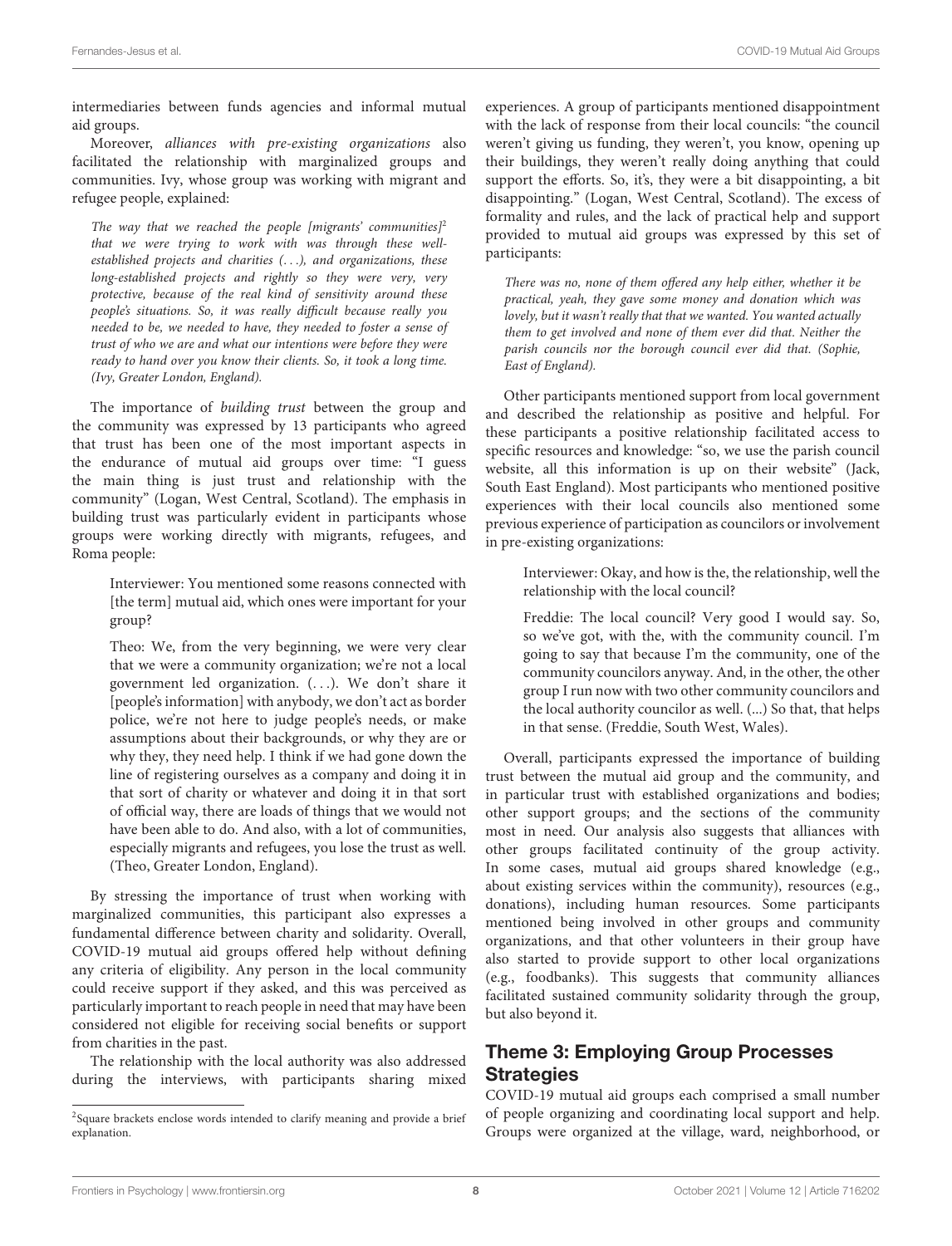street levels. Our interviewees were, in some cases, part of a subgroup composed of coordinators, and for some participants there was a clear distinction between the coordinators and the volunteers. Shared identification and sense of belonging to the COVID-19 mutual aid group were explicitly mentioned by 17 participants as an important part of the experience and as a strategy for sustaining involvement:

Interviewer: And do you think that applies to your own group as well, I mean do you think your volunteers initially felt some sense of being part of a group?

Denis: Yeah, definitely, definitely, and a lot of people were very reflective about being part of the group, there were, there wasn't just a lot of comments about how they would help people or say they would put things on there [WhatsApp, Facebook] about how happy, pleased they were about being part of a group of people who were doing this. Who were, were, such a nice group of people. There were a lot of reflective statements. (Denis, South East England).

As we can see from Denis's comments, this sense of belonging to the group was perceived as valued by the members of the group and was positively described by several participants. Likewise, the sense of group was also promoted by some organizers: "although of course I try and make sure we all look after each other as a team. But I think working together as a team has been what overcomes different issues." (Luke, South Wales).

Furthermore, engagement involved high commitment, with 22 participants explicitly mentioning an immense amount of work, particularly during the first national "lockdown" (between March and July 2020). In many cases, a structure for providing help was non-existent, and participants had to create everything themselves. While this worked as motivating factor for some participants who felt the need to set up the group and keep going, some participants explicitly mentioned feeling extremely tired: "to be honest I feel absolutely worn out which is probably why my health isn't great. It's hard." (Olivia, South East England). Some groups were starting to implement measures to avoid personal burnout, such as delegating work:

The second-best thing we ever did, was Noah got a deputy and so did I, because we were doing this for 7 days a week. Probably for the first 6 or 7 weeks, and it was hard, because it was 12-h days. (Sophie, East of England).

However, there were not many references to strategies of personal care, although participants stressed many times the importance of avoiding burnout. Participants assumed the "exceptionality" involved in the times they were living in, and argued that once the organizational structure (e.g., procedures for task allocation) was implemented the amount of work became more manageable. There was also an active effort from organizers to make things easier for volunteers:

Interviewer: Has involvement in the group meant a lot of time and effort for you, for the others?

Noah: Yeah, I think, what we tried to do, is something I generally try to do, is make things very simple for people. So, we set up those processes and mechanisms to make sure that people had the least amount of work to do, so, when it came to somebody having to do a shopping task it was, "right, here's the shopping list, here's the phone number of the client, please phone them up and let them know when you are going to go, talk about any issues." All they had to do was that, do the shopping, send us a receipt, job done basically. (Noah, East of England).

Moreover, the importance of caring and supporting group members was explicitly mentioned by 22 participants. Interviewees stated they had made strenuous efforts in preparing and elaborating clear guidelines to protect volunteers and avoid the risk of spreading the virus when providing support to others. Simultaneously, interviewees also mentioned the importance of ensuring that no volunteer would get overloaded, of distributing the workload fairly, and of providing emotional support to volunteers when necessary: "a lot of the time it's just been giving people time and a listening ear, so I think that's been really important for folks" (Logan, West Central Scotland). This kind of emotional support within the group was mentioned by several participants as a key aspect helping to maintain mutual aid group members active and motivated:

Interviewer: Okay, and how about the kind of things that have helped to keep the group going? Can you mention specific things that you have done that maybe helped the group?

Emma: I think support, support and teamwork [explains] a lot of it. I think doing this kind of thing, and especially doing it now and working from home, now you're back in and stuff like that, you need a good team around you, and you need that support and that motivation and that encouragement (...). So, I think, because we've had that, it supported us, it supported the volunteers and gave them reassurance as well. (Emma, North West England).

As part of this culture of group care and support, 20 interviewees mentioned that they actively tried to keep the communication regular within the group, including by asking volunteers about their needs regularly, and trying to respond to these needs. To facilitate internal communication, participants used WhatsApp and Facebook groups, and regular telephone calls. Other groups organized regular meetings (e.g., weekly, fortnight, monthly). While most meetings were online, some groups had the opportunity to meet outdoors:

For example, the helpline people who probably were the busiest of the volunteers, we [the organizers] would have a weekly get together with them, on Zoom, not physically. And let them share experiences, so they had a really high degree of camaraderie. We also had a group called the communications group which was, a cross-village group, that we put together to try to get over this lack of communication problem that we have in the village. And that sort of became more a cross-village advisory group. And I think that level of communication, bringing people together and just letting them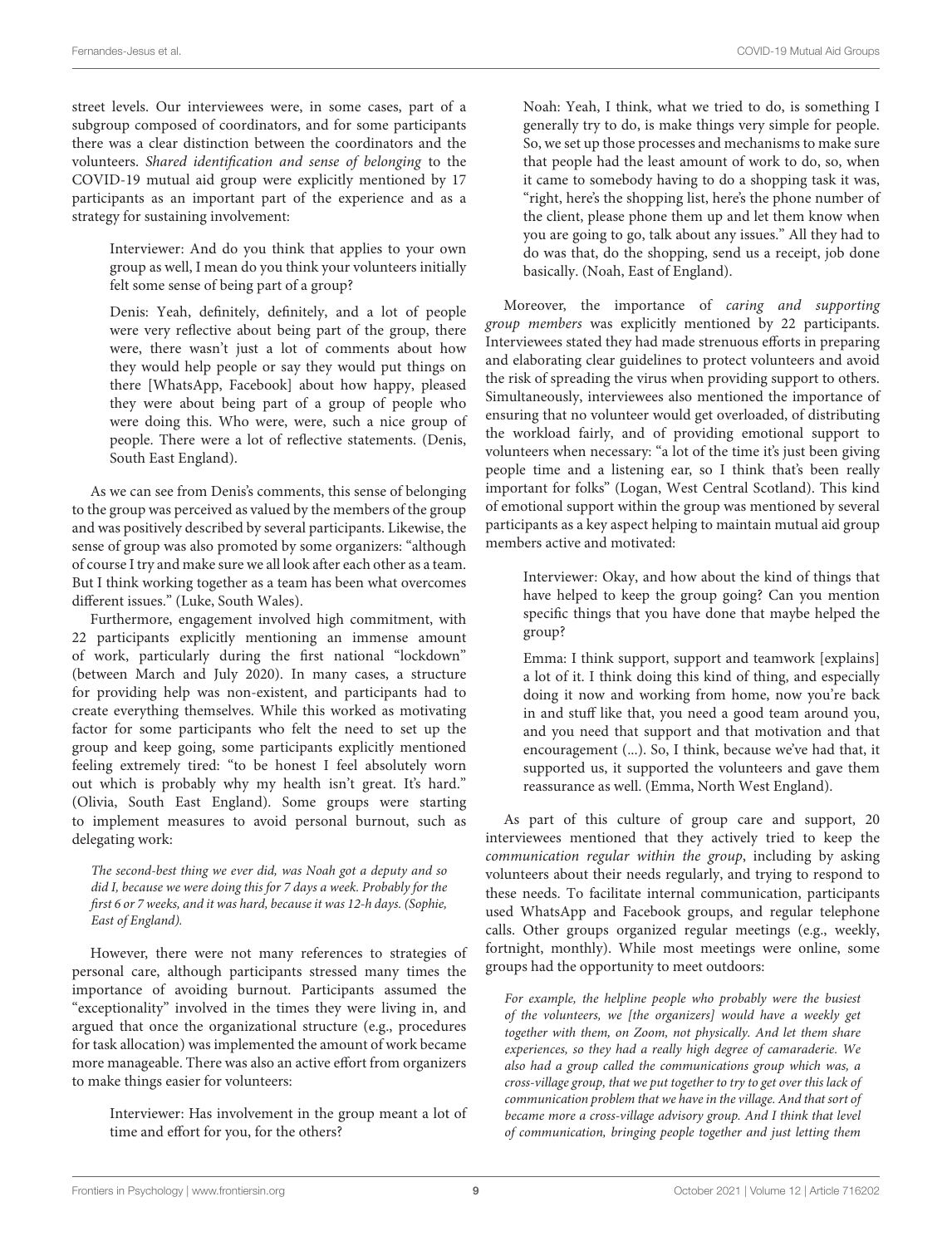#### share the good and the bad, helped keep people together. (Karen, South East, England).

Karen's excerpt introduces the importance of communication at different levels, within the group, but also within the community. Moreover, she also makes a clear distinction between the group's coordinators and ("we would meet with them") and the volunteers' group. This approach was shared by other participants, who mentioned separate meetings with the group of coordinators and with the volunteers. The few participants who were involved in superordinate mutual aid groups in urban settings highlighted their effort to support street coordinators, and mentioned regular meetings with the coordinators, who were then responsible for liaising with the volunteers at the street and neighbor level:

Interviewer: Okay, and how about the things that maybe you have done as coordinator that have helped keep the group going? What kind of things did you do to sustain the group?

Lucy: I think the main thing I do to help sustain the group is to support the coordinators. The coordinators are the ones that are in direct contact with our volunteers. We hold fortnightly meetings with the coordinators so we're able to, you know, talk about the various things that are happening or have happened within the group over the last 2 weeks. It's all about communication. I think that's why our volunteers, they feel part of the organization. We update them regularly on things that are happening within the organization. (Lucy, West Central, Scotland).

Lucy, like other interviewees, reinforced the importance of communication so volunteers feel part of the organization. She did that by highlighting the importance of supporting the coordinators who would in turn support the volunteers. Additionally, getting together for socializing was considered important for sustaining the group over time, and some groups were able to organize outdoor meetings or planned to do so as soon as possible. Other groups created socializing online spaces (e.g., WhatsApp group, Facebook group). Many participants recognized the importance of socializing moments and expressed their intention to organize events in the future, when the pandemic is over, so volunteers could all meet each other faceto-face, some for the first time, and celebrate their achievements.

Most groups involved in our study did not have legal status nor formal chairs, but there was, in most cases, a structure of coordination involved. Shared leadership by a small group of people was, in most cases, assumed informally and spontaneously. But it was considered an important aspect for sustaining engagement over time: "I noticed that the groups that do have that kind of central organizing. They're much more coordinated in terms of reaching out for help and so on." (Theo, Greater London, England). However, participants seemed to value sharing responsibilities in terms of decision making and the lack of formal rules (e.g., chair) involved in the idea of mutual aid. Ultimately, even in groups that had a clear distinction between coordinators and volunteers, participants claimed to

have approached things as a group, and that there was a shared goal that helped to sustain group activity over time: "I think we worked well because it was about the community, it wasn't about us, for most of us anyway." (Rose, Mid Wales).

In summary, interviewees referred to many conscious and intentional ingroup strategies as important for sustaining participation in the groups participating in our study. Essentially these strategies revolved around promoting a shared identity, effective communication between group members, a culture of care and support within the group, group meetings and events, and an informal but organized leadership structure.

### Theme 4: Experiencing Enjoyment and Efficacy in Collective Coping

Most participants expressed positive emotions associated with their and others' participation in mutual aid groups during the pandemic, such as joy, pride, and happiness:

I think there's a hard core of people who really enjoy just helping and supporting. For no other reason, you know, I enjoy what I do in my other activities, it means sometimes two hundred mile a day driving patients, but I know they've had their radiotherapy – it's very rewarding. (Ryan, East Midlands, England).

Like Ryan, other participants used expressions of joy to describe their and others' experiences. Expressions such as "there was a lot of enjoyment" or "they [volunteers] were quite pleased" were used by several participants. Additionally, there was a strong sense of accomplishment and pride among some participants: "so, I think quite a lot of the members who were quite involved in it did feel quite proud" (Oscar, South East England). Importantly, participation was also considered a form of coping with lockdown measures and volunteering was considered "win–win" situation with benefits for volunteers and for the whole community:

Interviewer: You were saying, explaining how you started?

Amelia: Yeah, it was very important to get the message out that it wasn't just for people in difficulty, it was for everybody, it was to help stop food wastage. It was, it was for everybody in the village (...) it was also about social contact as well for people's mental health. Because yes, we couldn't socialize but actually you were allowed to go out for food, so people could actually have a chat while wearing the masks, being safe, keeping themselves 2 m apart but actually for some people it was the only people that they saw in the week. So, it was really good for mental health as well. (Amelia, South East England).

Amelia particularly valued the coping role of the mutual aid group, arguing for the importance of these groups even for those who felt they did not need help with basic needs but needed the emotional support from the group. Participating in mutual aid groups was perceived as contributing to volunteers' own sense of coping as it helped to give purpose and routine during the pandemic (cf. [Mao et al.,](#page-15-23) [in press\)](#page-15-23): "But when the volunteers were getting involved you could see that it's given them that daily routine and something they could look forward to" (Emma, North West England). Furthermore, when referring to positive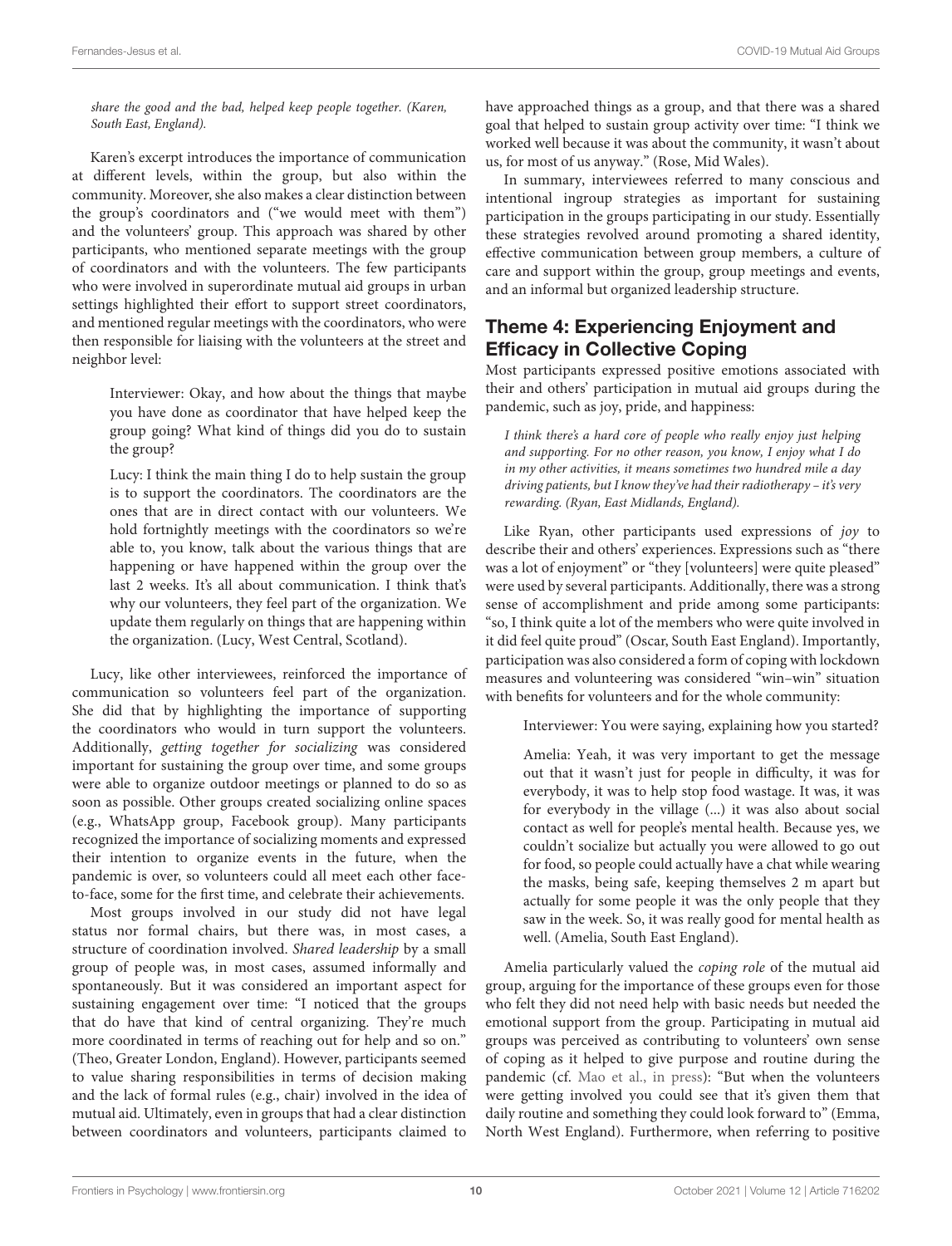benefits, some participants also stressed benefits related to their own development of personal skills:

Interviewer: Have you learned something from coordinating this group?

Theo: Yeah, volunteer management, onboarding, learning a bit more about GDPR [General Data Protection Regulation]. Learning more about things like mental health issues. Community care, what resources are available in the neighborhood. (...) So, I didn't really know the neighborhood. I can't say that I know the neighborhood after a year and half, that's impossible, I think. But I think I know it a lot better. (Theo, Greater London, England).

Among other things, some felt to have gained practical knowledge on community organizing, on how to deal with people in group settings, and how to assume leadership roles. They also improved their communication skills and learned how to listen to people's needs. In this sense, participants perceived the group as a space for personal growth and learning, which in some cases led them to become more aware of their own role and impact within the local community: "I've learnt the positive impact you can have on your community if you're willing to give up some of yourself to your community (Amelia, South East England).

The positive emotions and other psychological benefits were also related to a strong sense of contribution to the community. There was a strong sense of achievement explicitly stated by 22 participants: "so, you know, there's some adjustments that we know need to be made. But it didn't diminish the success of the thing at all." (Arthur, South West England). The support provided to the community as well as specific events and activities organized by the group were perceived as successful. The sense of being able to contribute appears in different levels, and it was directly associated with positive emotions, as we can see in the following excerpt:

And when you see that journey and you know that you've helped that person and you see that person change and be able to, be more proud of who they are, feel more connected, can't access other services, it's a massive, massive motivation. And I think the work that we do, even though we're one of the poorest areas, we're really, really blessed to see that difference that our work makes as well. And that gives you your passion, you're driven when you know you're making that difference, it comes naturally to want to continue to make that impact and have that positive impact on people and their families. (Emma, North West England).

Emma's comment clearly shows how interviewees perceived their group's ability to effectively contribute to improve the lives of people within their community. While some participants focused on the ability of the group to mobilize help, several participants focused on the ability of the community as whole to come together when necessary.

Our analysis suggests that practices of solidarity involved in mutual aid groups were valued by all participants, who described their experience of participation positively. Positive emotions such as pride, joy and happiness were considered factors sustaining mutual aid groups over time. The shared sense that the group and the community itself responded effectively and promptly to community needs, as well as the perception that participating in mutual aid groups helped to provide well-being and new skills, also seem to be important factors for sustaining long-term participation.

## Theme 5: Increasing Sense of Local Community Belonging and Cohesion

Twenty-six participants described several positive effects on the sense of community resulting from participation in COVID-19 mutual aid groups. These participants tended to describe the local community as more connected and cohesive in relation to the pandemic, and that mutual aid groups experienced during the pandemic have shown that it is possible to "to bring everyone together" (Amelia, North East England). Other participants pointed to the positive benefits of finally getting to know their neighbors: "a lot of the neighbors actually know the people who are living beside them, whereas before we didn't. That's one of the positive things." (Zoe, North West, England).

Several other participants expressed that their experience in COVID-19 mutual aid had helped to build relationships within the community and has increased the sense that they can rely on others within the community: "a lot of the neighbors actually know the people who are living beside them, whereas before we didn't. That's one of the positive things!" (Emma, North West, England). Likewise, "community spirit" was an expression used by some participants, who believe that the local community had become much friendlier after COVID-19, and there was an increase in the sense of community, despite the challenging situation: "I think genuinely the community spirit now, especially in [locality] is absolutely brilliant. And people have lost their jobs but they're still willing to go out of the house and do something" (Mathew, West Midlands).

Importantly, interviewees not only perceived the community as more connected, they described their own relationship with the community as stronger. Many participants described how the COVID-19 situation has allowed them to build relationships with others in the local community:

Interviewer: And did you learn something from the community?

Rose: Oh yes. We have a wonderful community, they are generous to a fault, they are absolutely looking out for everybody else, they do worry about their neighbors. They worry about the people they can't see on the street anymore, because nobody's on the street. So, I have made some very good friends through this group (...) and I wanted that, I wanted to know people in my community, I wanted to feel like I could contribute something (...). So even though it took a terrible pandemic to do it, we now feel that people know that we're reliable and that we can help out in an emergency. So, I've learnt that we chose well in picking this place to live. (Rose, Mid Wales).

As with Rose, many other participants mentioned feeling more connected to their own community as a result of their engagement with the mutual aid group. Moreover, for some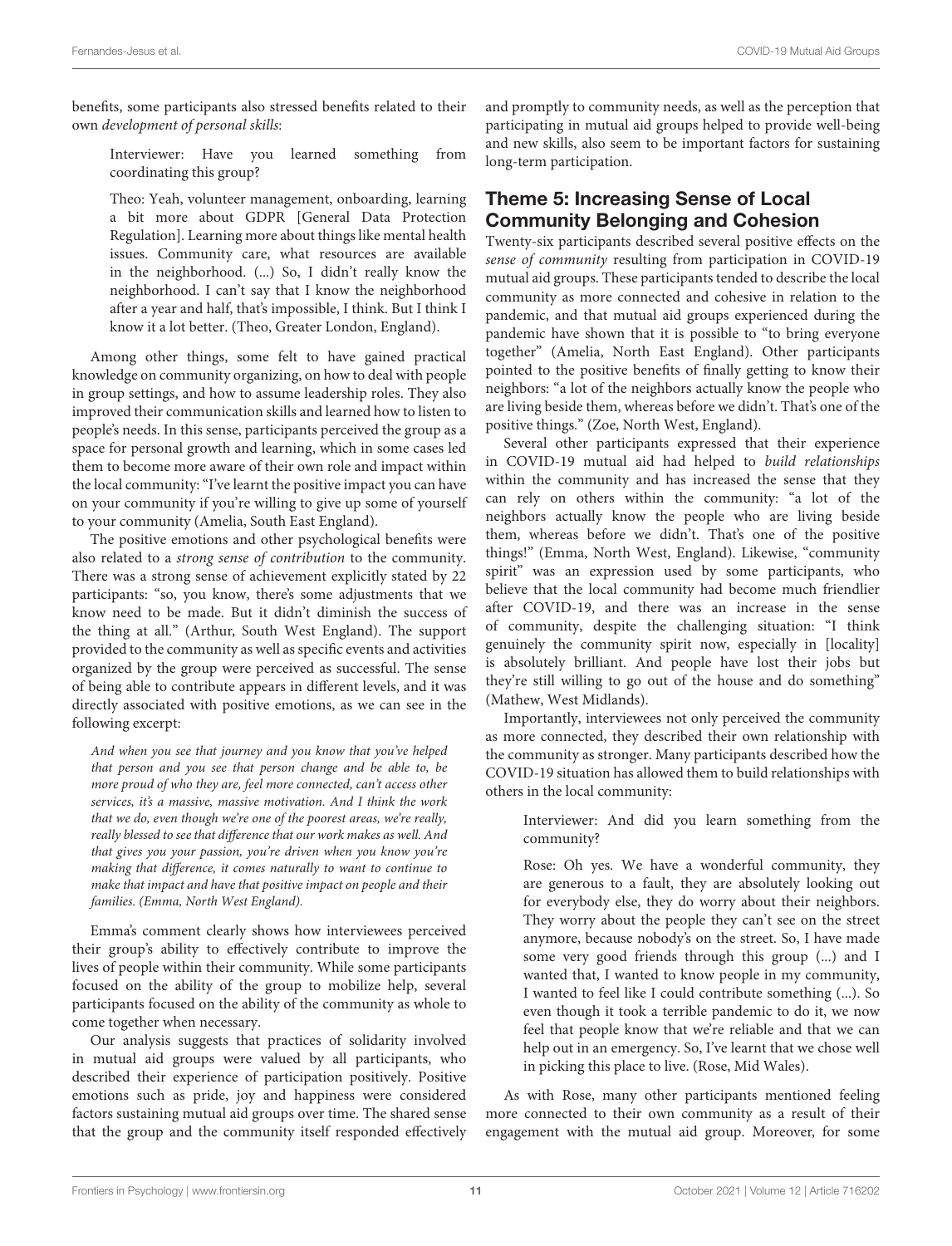groups these experiences within the community will have a future impact locally, and they talked about continuity and "legacy" to describe the experience:

I expect we'll continue to engage folks because I do think in terms of their values most of the volunteers really want to help people, they really wanted to, you know, make connections in their community, and this is a way for a lot of people to maybe not lived long to make new friends and maybe get involved in the life of the community, and I think that that will be a real legacy. You know the fact that, the kind of, it's a really cheesy term but the kind of community-cohesion I think has really improved. (...). I don't ever get a sense that we're going to go back to the way exactly that things were, you know I think the volunteers and the people who have been involved in mutual aid led activities will be central to that [recovering] and we're started to see that who have volunteered, you know, applying for jobs, maybe in things that they wouldn't have done before. Or getting involved in projects and things like that as well, which is really interesting. (Logan, West Central, Scotland).

This rich extract from Logan suggests how participation during the pandemic may have strengthened the local community spirit and led to more engagement. Importantly, other references to group continuity once the pandemic is over were evident in almost every interview. Views around the future of the group beyond the pandemic were very much related to the perceived needs of the community, with interviewees who perceived high and continued needs in the community feeling that they were prepared to meet community needs even when the pandemic is over:

Interviewer: And finally, how do you see the future of this group?

Sophie: Only positive to be honest. I mean we're ready for round two. (...) I think this is going to be morphed into that, and they are going to continue this service, forever now. (. . .). This is no longer a COVID response, this a community response. So, if anybody at any point in next month, in a year or in 2 years, needs their shopping done, needs a prescription, needs taking to the doctors, the group will do it. Because we will now have the volunteers - this is the big thing that's come out of this, because we found all these volunteers, they all want to continue to help, a lot want to continue to help, they're able to sustain that, and continue to provide the service. (Sophie, East of England).

Sophie's comments clearly expressed a commitment with the community beyond COVID-19 and suggested that her community has irreversibly changed. On this matter, interviewees' comments suggested that even those participants who were not involved pre-pandemic expressed a desire to continue to be involved in the recently created group when the pandemic was over. Additionally, five participants from pre-existing groups also pointed to an effect on their own organizations, namely in terms of having more volunteers, and more knowledge on community needs and services. Five interviewees from pre-existing groups mentioned that COVID-19 has shown the importance of community organizing while others argued that their activity and services have grown

since COVID-19 and they feel more prepared to respond to community needs. Other interviewees said they believed that COVID-19 had raised awareness of the group: "I think, I hate to say this, but I think that COVID-19 has raised the awareness of the group. So, I actually think that certainly in the next, certainly for the next year, so it will definitely flourish." (Lisa, South East England).

In addition, while some mutual aid groups may have stopped providing help in the community, participants continued their own commitment to community action, by engaging in other groups and projects.

In summary, participants described an increased local sense of community and cohesion which were related to willingness to keep involved in the future. Participants' accounts showed that COVID-19 mutual aid groups were perceived not only as an effective tool for addressing the COVID-19 crisis, but also as a way to increasing bonds within the community, which may lead to post-COVID participation and solidarity. In turn, for some participants, group continuity after the pandemic was an expected progression of creating COVID-19 community response in the first place. Participants' accounts of group continuity suggested that there is a willingness to maintain support in the community in the future, either as temporary response for emergency situations or as permanent and continuous support for the community.

## **DISCUSSION**

Drawing on 32 interviews with community organizers of COVID-19 mutual aid groups in the United Kingdom, the present study identified several strategies considered key for sustaining COVID-19 mutual aid groups, as well as practical and psychological experiences that were perceived by the organizers as important in motivating continued participation. Overall, our findings suggested that meeting community needs with localized action and resources and building trust and community-based alliances were foundational elements in COVID-19 mutual aid. According to the organizers participating in our study, group process strategies employed by mutual aid groups, which revolved around promoting a shared identity, effective communication between groups members, a culture of care and support within the group, group meetings and events, and an informal but organized leadership structure, helped to sustain involvement within their groups. The experiences resulting from participation in the group led to positive emotions, such as joy, and efficacy. Participation in COVID-19 mutual aid was also related to an increasing sense of local community belonging and cohesion.

Despite their diversity, all groups in our study were organized based on their local community, which seems to have facilitated access to human resources (e.g., volunteers) and practical resources (e.g., venues, vans, donations), that were then related to the endurance of mutual aid groups over time. As previous studies found in disaster communities [\(Ntontis et al.,](#page-15-7) [2020;](#page-15-7) [Tekin and Drury,](#page-15-26) [2020\)](#page-15-26), alliances were a key strategy for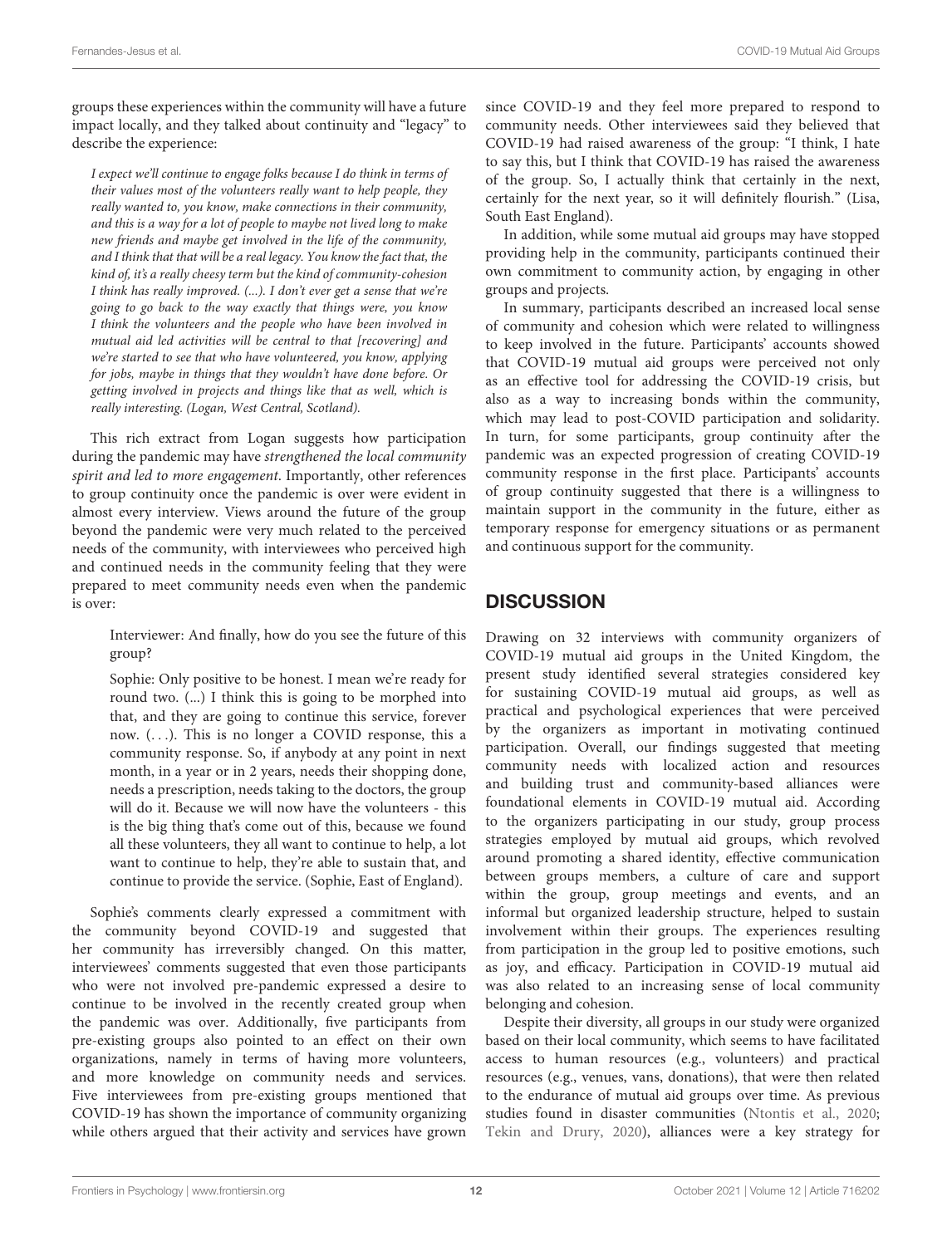ensuring the endurance of the groups over time. Besides, the collaborative and cooperative approach between people, groups, and organizations has created future opportunities for participation. The alliances built during the pandemic also facilitated the integration of other community initiatives and projects that were not necessarily COVID-19 related, which suggests the importance of community alliances in sustaining future participation.

Relating to the strategies employed by COVID-19 mutual aid groups, our findings suggest that groups focused on several strategies, at both group and community levels. At a community level, our analysis aligns with previous studies of COVID-19 mutual aid groups suggesting a high diversity in terms of activities realized, pre-existing nature, and the characteristics of the people involved in mutual support during the pandemic (e.g., [Pleyers,](#page-15-1) [2020;](#page-15-1) [Sitrin and Sembrar,](#page-15-2) [2020;](#page-15-2) [Mao et al.,](#page-15-3) [2021\)](#page-15-3).

Our findings also align with previous research suggesting that group processes may be important for sustaining solidarity over time [\(Drury et al.,](#page-14-9) [2019;](#page-14-9) [Ntontis et al.,](#page-15-7) [2020\)](#page-15-7). We found that evoking a shared identification was a deliberate strategy used by several COVID-19 mutual aid groups. There was an overall commitment to increasing the sense of belonging among groups' members, often through regular communication and feedback, shared meetings and events, clear rules, structure and guidelines, and a strong focus on the idea of caring for the well-being of group members.

Taking care of each other was considered to be vital for sustaining COVID-19 mutual aid groups. Participants described taking care of each other, making sure that the needs of all the members were taken into consideration, and that no volunteer was placed in a risky situation or was working too many hours for the group. Past research has shown that while long-term activists benefit from using personalized strategies of personal care to avoid burnout [\(Gorski,](#page-15-29) [2019;](#page-15-29) [Driscoll,](#page-14-19) [2020\)](#page-14-19), burnout should be approached from a group perspective, i.e., through a community-care burnout orientation [\(Gorski,](#page-15-29) [2019\)](#page-15-29). Interestingly, our analysis suggests an orientation toward a group care approach, which may have the potential to help sustain long-term participation. Simultaneously, our findings also show that there is a perception of the need to recognize and celebrate the groups' achievements, and that many groups were planning to do this when it is COVID-19 safe. Celebration events are vital for enduring participation over time [\(Ntontis et al.,](#page-15-7) [2020\)](#page-15-7), with these events expected to have a crucial role in sustaining community solidarity.

Moreover, participants in our study argued that the sustainability of mutual aid groups and the participation in these groups were also related to a set of practical and social psychological factors. In terms of practical factors, it is worth considering that mutual aid groups sustained themselves because they had access to resources needed to perform their tasks, namely in terms of people's availability to participate and access to goods and funds. A local community-based approach facilitated the coordination and distribution of help, the mobilization of volunteers and the access to resources. There were, however, several concerns with the lack of stability in accessing key resources (e.g., vans, storage spaces, grants, skilled volunteers) after the pandemic. The ability to mobilize resources in the long term was a challenge faced by many groups, especially those working with marginalized groups in socioeconomic deprived areas. Previous research has suggested that inequalities in the distribution or availability of social support can be explained by pre-existing social inequalities [\(Kaniasty](#page-15-33) [and Norris,](#page-15-33) [1995\)](#page-15-33), which might have affected who receives and who has access to support structures and resources. The decline in terms of resources and the saturation of supportive networks are also factors that have been found to influence the decline of disaster emergent groups [\(Norris and Kaniasty,](#page-15-8) [1996;](#page-15-8) [Kaniasty](#page-15-9) [and Norris,](#page-15-9) [2004\)](#page-15-9).

Importantly, our findings suggest that the experience of participation in COVID-19 mutual aid groups was empowering in several ways. There was a general sense of being able to contribute and effectively respond to community needs during and even after the pandemic. Such perceptions were, in general, followed by descriptions of the power of mobilizing the communities and expressions of positive emotions associated with participation, such as joy and pride. In addition, our findings suggest that participating in COVID-19 community solidarity enhanced participants' well-being and sense of being able to contribute to the local community, as previously found in other studies and contexts (e.g., [Alfadhli et al.,](#page-14-20) [2019;](#page-14-20) [Bowe et al.,](#page-14-21) [2020,](#page-14-21) [2021;](#page-14-8) [Mao et al.,](#page-15-23) [in press\)](#page-15-23). [Boezeman](#page-14-22) [and Ellemers](#page-14-22) [\(2007\)](#page-14-22), for example, found that pride and respect for the organization were predictors of long-term volunteering. Additionally, a recent study from [Bowe et al.](#page-14-21) [\(2020\)](#page-14-21) showed that participating in volunteering is a source of pride, satisfaction, and well-being, and that volunteering predicts increased community identification and support, which in turn mediates the relationship between volunteering and well-being. Since one way of looking at sustained engagement is through the consequences of participation [\(Selvanathan and Jetten,](#page-15-34) [2020\)](#page-15-34), it can be argued that COVID-19 mutual aid and community support have the potential to translate into long-term community responses. Positive emotional experiences, in particular, have the potential to shape people's motivation to future engagement [\(Becker and Tausch,](#page-14-14) [2015\)](#page-14-14), as ours and previous studies suggest (e.g., [Bowe et al.,](#page-14-21) [2020\)](#page-14-21).

Finally, for those participating in organized help, new community bonds and ties have been created, which is in line with previous arguments that practices of solidarity often involve the construction of different and new social relations [\(Drury](#page-14-9) [et al.,](#page-14-9) [2019;](#page-14-9) [Pleyers,](#page-15-1) [2020\)](#page-15-1). We found that people involved in the COVID-19 mutual aid groups increased their sense of belonging by increasing the number of social connections and bonds with others in their local communities. Additionally, COVID-19 mutual aid groups acted as a platform for building such connections and a context facilitating the emergence of new community shared identities. Specifically, participants described an increase in terms of community identification and, simultaneously, increased identification with the cause and the goals of the COVID-19 mutual aid groups. Considering that sense of community has a positive and strong influence in diverse forms of participation [\(Talò et al.,](#page-15-35) [2020\)](#page-15-35), sense of community and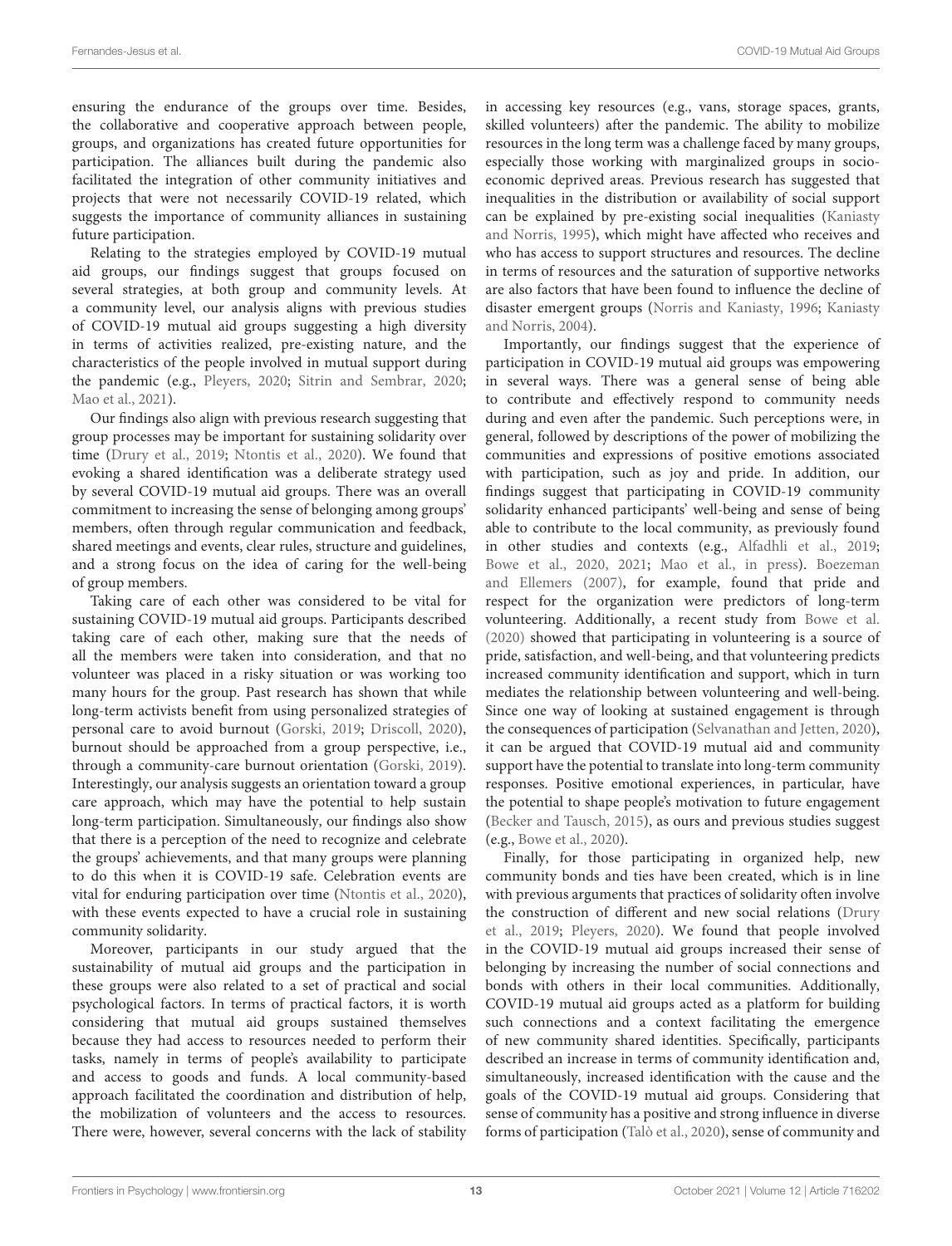cohesion are likely to be important factors for sustaining mutual aid groups over time.

#### Limitations and Future Research

While we tried to reach diverse groups and participants, our sample still overrepresented groups located in England. Besides, thousands of mutual aid groups were created in the United Kingdom during the pandemic, and our study only captured the experiences of a small sample of these groups. It is also possible that there was a self-selection bias, leading more engaged groups and participants to respond to our call for participants. Additionally, several groups did not have their contact addresses available, and others were contacted but did not answer our invitation. It was particularly difficult to reach politicized groups and groups working in deprived and marginalized areas. The diversity of groups should be the focus of further research, as it is likely that the level of politicization may influence the future of mutual aid and their ability to sustain participation over time. In particular and considering that marginalized and deprived groups are those being most affected by COVID-19, it is crucial to look at how community groups and activists will respond to social inequities in the recovery and rebuilding processes.

Our choice to focus on organizers was appropriate and necessary to address the question of strategies used by active members to sustain the involvement of others. However, on the topic of the motivating experiences that arise from participation, while interviewees referred to other volunteers' experiences as well as their own, this study's insights on this aspect of the findings may be limited to the perspective of those highly active and engaged. Future research should interview or survey volunteers having different roles and types of participation (e.g., sporadic, continuous) to test whether the strategies and experiences analyzed here do indeed lead to sustained involvement.

It worth noting that at the time of the interviews, mutual aid groups had been active for several months. We started our interviews a few months after the easing of the first lockdown and the shielding requirements, and there were some signs that the activity of mutual aid groups declined after easing the first lockdown [\(Tiratelli,](#page-16-6) [2020\)](#page-16-6). However, infection rates continued to increase and the need for self-isolation was high during the period of data collection, which suggests that the need for mutual aid and support amongst communities still existed. In this sense, the data collection period of our study is also beneficial as most participants had been involved in mutual aid for more than six months. In most cases, such participation has involved a high and continued level of commitment in a situation of crisis, which we believe is particularly relevant to understanding sustained participation. Our findings show that groups were able to implement strategies for sustaining participation over time, and that some groups were highly committed to providing organized help after the pandemic. It would be important to follow these groups over time, as well as interviewing people who dropped out, to examine how the strategies and factors identified in our study are related to long-term and sustained participation and solidarity.

# CONCLUSION AND RECOMMENDATIONS

Previous research demonstrates that post disaster solidarity tends to decline over time [\(Kaniasty and Norris,](#page-15-4) [1993;](#page-15-4) [Norris and Kaniasty,](#page-15-8) [1996;](#page-15-8) [Kaniasty et al.,](#page-15-10) [2019;](#page-15-10) [Ntontis](#page-15-7) [et al.,](#page-15-7) [2020\)](#page-15-7). A key strength of our study is that it extends previous literature by focusing on the strategies and factors that may sustain COVID-19 mutual aid groups over time. Our analysis shows that several community and group level strategies and experiences were related to sustained participation in COVID-19 mutual aid groups, including meeting community needs over time with localized action and resources, building trust and communitybased alliances, employing group processes strategies, experiencing enjoyment and efficacy in collective coping, and increasing sense of local community of local community belonging and cohesion.

Based on these findings, some practical and important implications can be drawn. First of all, given the importance of resources in sustaining COVID-19 mutual aid groups (theme 1) there is a need to provide practical and financial support to COVID-19 mutual aid groups. However, this should be done without constraining or interfering in their actions, decisions or activities [\(Tiratelli](#page-16-0) [and Kaye,](#page-16-0) [2020\)](#page-16-0). It should also be combined with a broader strategy of supporting social infrastructures in critical areas such as education, housing, and transport [\(Power and Benton,](#page-15-36) [2021\)](#page-15-36).

Second, COVID-19 has disproportionately affected ethnic minority communities [\(Hooper et al.,](#page-15-17) [2020\)](#page-15-17), and it is now urgent that we understand and take steps to mitigate the wider social and economic impacts within these communities, to best prepare to address the expected long term-social impacts of COVID-19 [\(Bedford et al.,](#page-14-13) [2020\)](#page-14-13). COVID-19 mutual aid groups have acquired extensive knowledge on the local needs, resources and potentialities of their communities (theme 2). This knowledge should be mobilized for developing programs and interventions for addressing the medium and long-term impacts of COVID-19.

Third, following a local community-based approach facilitated the coordination and distribution of help, the mobilization of volunteers and resources, leading to a sense of being part and able to contribute to the local community (themes 1, 4, and 5). Governments should prioritize community-level interventions, as they have the potential to benefit individuals and communities.

Finally, our study supports previous suggestions for the need to recognize the role of group processes [\(Drury et al.,](#page-14-9) [2019;](#page-14-9) [Ntontis et al.,](#page-15-7) [2020\)](#page-15-7). There are several strategies that can be employed by mutual aid groups and that have the potential to sustain participation over time. For example, community organizers, activists and coordinators can actively invoke shared identities, promote a culture of taking care of each other, organize socializing meetings, and facilitate open communication between group members (theme 3). As our study shows, these group strategies may have the potential to lead to long-term community responses, which will be key for ensuring that communities effectively recover from the COVID-19 pandemic.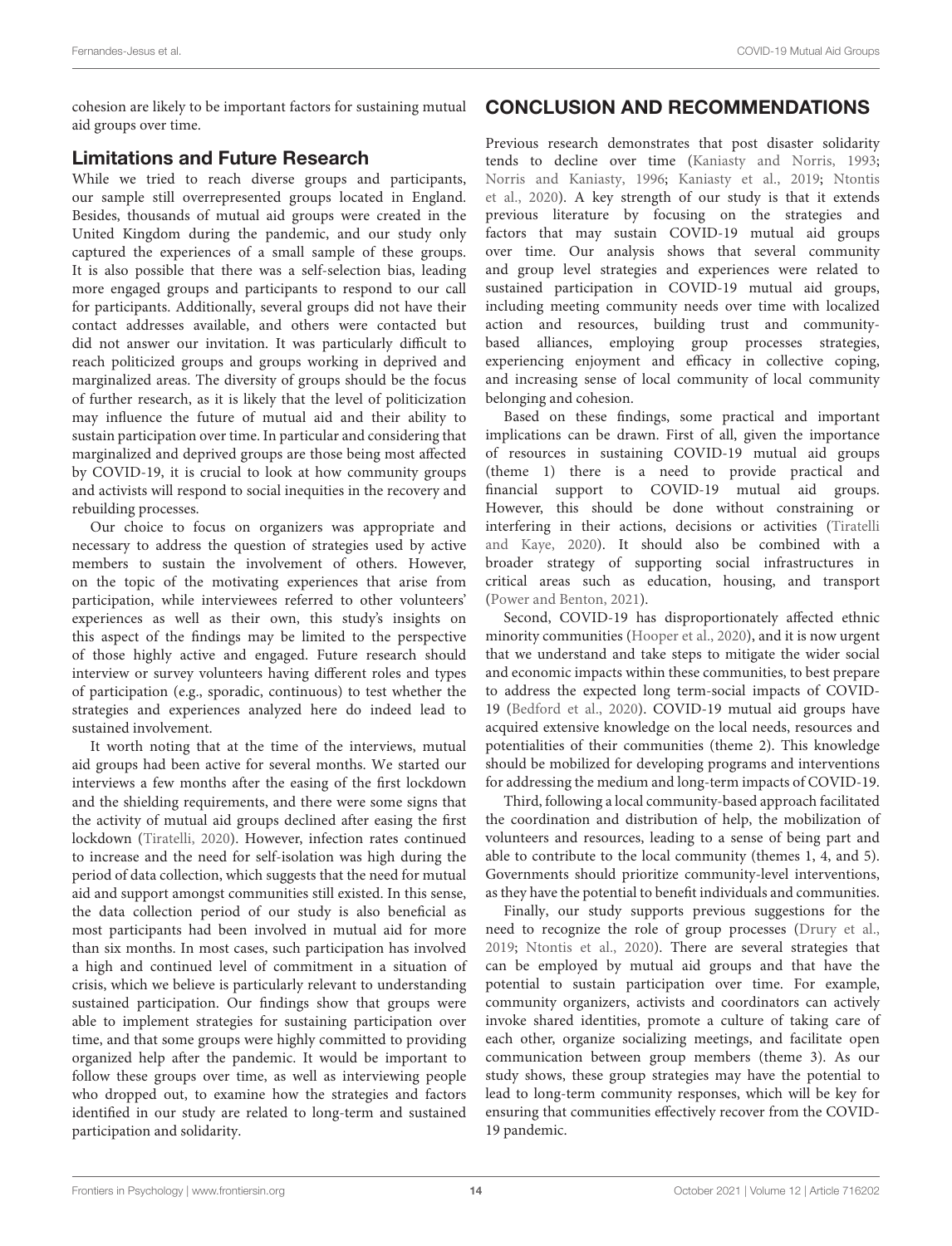#### DATA AVAILABILITY STATEMENT

The datasets presented in this study can be found in online repositories. The names of the repository/repositories and accession number(s) can be found below: [https://figshare.com/s/](https://figshare.com/s/25c1521f547a84e00f7c) [25c1521f547a84e00f7c.](https://figshare.com/s/25c1521f547a84e00f7c)

#### ETHICS STATEMENT

The studies involving human participants were reviewed and approved by University of Sussex Cross-Schools Research Ethics Committee (reference number ER/HAFC1/8). The participants provided their written informed consent to participate in this study.

#### AUTHOR CONTRIBUTIONS

JD, EN, MF-J, and GM contributed to the conception and design of the study. MF-J and GM conducted the

#### **REFERENCES**

- <span id="page-14-20"></span>Alfadhli, K., Güler, M., Cakal, H., and Drury, J. (2019). The role of emergent shared identity in psychosocial support among refugees of conflict in developing countries. Int. Rev. Soc. Psychol. 32:2. [doi: 10.5334/](https://doi.org/10.5334/irsp.176) [irsp.176](https://doi.org/10.5334/irsp.176)
- <span id="page-14-5"></span>Al-Mandhari, A., Kodama, C., Abubakar, A., and Brennan, R. (2020). Solidarity in response to COVID-19 outbreak in the eastern Mediterranean Region. Eastern Mediterranean Health J. 26, 492–496. [doi: 10.26719/2020.26.](https://doi.org/10.26719/2020.26.5.492) [5.492](https://doi.org/10.26719/2020.26.5.492)
- <span id="page-14-14"></span>Becker, J. C., and Tausch, N. (2015). A dynamic model of engagement in normative and non-normative collective action: psychological antecedents, consequences, and barriers. Eur. J. Soc. Psychol. 26, 43–92. [doi: 10.1080/10463283.2015.](https://doi.org/10.1080/10463283.2015.1094265) [1094265](https://doi.org/10.1080/10463283.2015.1094265)
- <span id="page-14-13"></span>Bedford, J., Berglof, E., Buckee, C., Farrar, J., Grenfell, B., Holmes, E. C., et al. (2020). COVID-19 Futures: A Framework for Exploring Medium and Long-Term Impacts. Available online at: <http://dx.doi.org/10.2139/ssrn.3678593> (accessde May 30, 2020).
- <span id="page-14-3"></span>Beverlein, K., and Sikkink, D. (2005). Sorrow and solidarity: why Americans volunteered for 9/11 relief efforts. Soc. Prob. 55, 190–215. [doi: 10.1525/sp.2008.](https://doi.org/10.1525/sp.2008.55.2.190) [55.2.190](https://doi.org/10.1525/sp.2008.55.2.190)
- <span id="page-14-22"></span>Boezeman, E. J., and Ellemers, N. (2007). Volunteering for charity: pride, respect, and the commitment of volunteers. J. Appl. Psychol. 92, 771–785. [doi: 10.1037/](https://doi.org/10.1037/0021-9010.92.3.771) [0021-9010.92.3.771](https://doi.org/10.1037/0021-9010.92.3.771)
- <span id="page-14-12"></span>Bondesson, S. (2020). Dealing with background inequality in post-disaster participatory spaces. Representation 57, 193–208. [doi: 10.1080/00344893.2020.](https://doi.org/10.1080/00344893.2020.1754891) [1754891](https://doi.org/10.1080/00344893.2020.1754891)

<span id="page-14-6"></span>Booth, R. (2020). Community Aid Groups Set Up Across UK Amid Coronavirus Crisis. The Guardian. Available online at: [https:](https://www.theguardian.com/society/2020/mar/16/community-aid-groups-set-up-across-uk-amid-coronavirus-crisis) [//www.theguardian.com/society/2020/mar/16/community-aid](https://www.theguardian.com/society/2020/mar/16/community-aid-groups-set-up-across-uk-amid-coronavirus-crisis)[groups-set-up-across-uk-amid-coronavirus-crisis](https://www.theguardian.com/society/2020/mar/16/community-aid-groups-set-up-across-uk-amid-coronavirus-crisis) (accessde May 30, 2020).

- <span id="page-14-21"></span>Bowe, M., Gray, D., Stevenson, C., McNamara, N., Wakefield, J. R. H., Kellezi, B., et al. (2020). A social cure in the community: a mixed-method exploration of the role of social identity in the experiences and well-being of community volunteers. Eur. J. Soc. Psychol. 50, 1523–1539. [doi: 10.1002/ejsp.](https://doi.org/10.1002/ejsp.2706) [2706](https://doi.org/10.1002/ejsp.2706)
- <span id="page-14-8"></span>Bowe, M., Wakefield, J., Kellezi, B., Stevenson, C., Mcnamara, N., Jones, B., et al. (2021). The mental health benefits of community helping during crisis: coordinated helping, community identification and sense of unity during the COVID-19 pandemic. J. Commun. Appl. Soc. Psychol. 1, 1–15. [doi: 10.1002/](https://doi.org/10.1002/casp.2520) [casp.2520](https://doi.org/10.1002/casp.2520)

data collection. MF-J analyzed the material. JD, EN, GM, CC, MM, AS, and JS revised and discussed the first draft of the analysis. MF-J wrote the first draft of the manuscript. All authors contributed to the interpretation of data, reviewed, wrote and approved the final version of the manuscript.

#### FUNDING

This work was supported by the UK Research and Innovation/Economic and Social Research Council (grant reference number ES/V005383/1).

#### ACKNOWLEDGMENTS

The authors would like to thank all participants for sharing their time, experiences and time. The authors gratefully acknowledge the financial support of UK Research and Innovation/Economic and Social Research Council.

- <span id="page-14-18"></span>Braun, V., and Clarke, V. (2006). Using thematic analysis in psychology. Qual. Res. Psychol. 3, 77–101. [doi: 10.1191/1478088706qp063oa](https://doi.org/10.1191/1478088706qp063oa)
- <span id="page-14-17"></span>Braun, V., and Clarke, V. (2019). Reflecting on reflexive thematic analysis. Qual. Res. Sport Exercise Health 11, 589–597. [doi: 10.1080/2159676X.2019.162](https://doi.org/10.1080/2159676X.2019.1628806) [8806](https://doi.org/10.1080/2159676X.2019.1628806)
- <span id="page-14-11"></span>Cocking, C., Ntontis, E., Vestergern, S., and Luzynska, K. (in preparation). Engagement in Mutual Aid and Community Support in South East England During the first COVID-19 Lockdown: 'All together now'.
- <span id="page-14-16"></span>Cohen-Chen, S., and Van Zomeren, M. (2018). Yes we can? Group efficacy beliefs predict collective action, but only when hope is high. J. Exp. Soc. Psychol. 77, 50–59. [doi: 10.1016/j.jesp.2018.03.016](https://doi.org/10.1016/j.jesp.2018.03.016)
- <span id="page-14-0"></span>Costello, A. (2020). A Social Vaccine for Ebola. A Lesson for the Democratic Republic of Congo 2018. Available online at: [https://www.anthonycostello.net/](https://www.anthonycostello.net/2018/05/20/a-social-vaccine-for-ebola-a-lesson-for-the-democratic-republic-of-congo/) [2018/05/20/a-social-vaccine-for-ebola-a-lesson-for-the-democratic-republic](https://www.anthonycostello.net/2018/05/20/a-social-vaccine-for-ebola-a-lesson-for-the-democratic-republic-of-congo/)[of-congo/](https://www.anthonycostello.net/2018/05/20/a-social-vaccine-for-ebola-a-lesson-for-the-democratic-republic-of-congo/) (accessde May 30, 2020).
- <span id="page-14-2"></span>Costello, A. (2021). Remember those NHS Volunteers? We Need Them Now in the Fight Against Covid. Available online at: [https://www.theguardian.com/](https://www.theguardian.com/commentisfree/2021/mar/06/nhs-volunteers-fight-covid-community-health-workers-asia-contact-tracing-vaccine) [commentisfree/2021/mar/06/nhs-volunteers-fight-covid-community-health](https://www.theguardian.com/commentisfree/2021/mar/06/nhs-volunteers-fight-covid-community-health-workers-asia-contact-tracing-vaccine)[workers-asia-contact-tracing-vaccine](https://www.theguardian.com/commentisfree/2021/mar/06/nhs-volunteers-fight-covid-community-health-workers-asia-contact-tracing-vaccine) (accessde May 30, 2020).
- <span id="page-14-19"></span>Driscoll, D. (2020). When ignoring the news and going hiking can help you save the World: environmental activist strategies for persistence. Sociol. Forum 35, 189–206. [doi: 10.1111/socf.12573](https://doi.org/10.1111/socf.12573)
- <span id="page-14-4"></span>Drury, J., Brown, R., González, R., and Miranda, D. (2016). Emergent social identity and observing social support predict social support provided by survivors in a disaster: solidarity in the 2010 Chile earthquake. Eur. J. Soc. Psychol. 46, 209–223. [doi: 10.1002/ejsp.2146](https://doi.org/10.1002/ejsp.2146)
- <span id="page-14-9"></span>Drury, J., Carter, H., Cocking, C., Ntontis, E., Tekin Guven, S., and Amlôt, R. (2019). Facilitating collective psychosocial resilience in the public in emergencies: twelve recommendations based on the social identity approach. Front. Public Health 7:141. [doi: 10.3389/fpubh.2019.](https://doi.org/10.3389/fpubh.2019.00141) [00141](https://doi.org/10.3389/fpubh.2019.00141)
- <span id="page-14-10"></span>Felici, M. (2020). Social Capital and the Response to Covid-19. Available online at: <https://www.bennettinstitute.cam.ac.uk/about-us/team/marco-felici/> (accessde May 30, 2020).
- <span id="page-14-7"></span>Firth, R. (2020). "Mutual aid, anarchists preparedness and COVID-19," in Coronavirus, Class and Mutual Aid in the United Kingdom, eds J. Preston and R. Firth (London: Palgrave Macmillan), 57–112.
- <span id="page-14-15"></span>Gamson, W. A. (2013). "Injustice frames," in The Wiley-Blackwell Encyclopedia of Social and Political Movements, eds D. A. Snow, D. Della Porta, B. Klandermans, and D. McAdam (Hoboken, NJ: Wiley).
- <span id="page-14-1"></span>Gilmore, B., Ndejjo, R., Tchetchia, A., de Claro, V., Mago, E., Lopes, C., et al. (2020). Community engagement for COVID-19 prevention and control: a rapid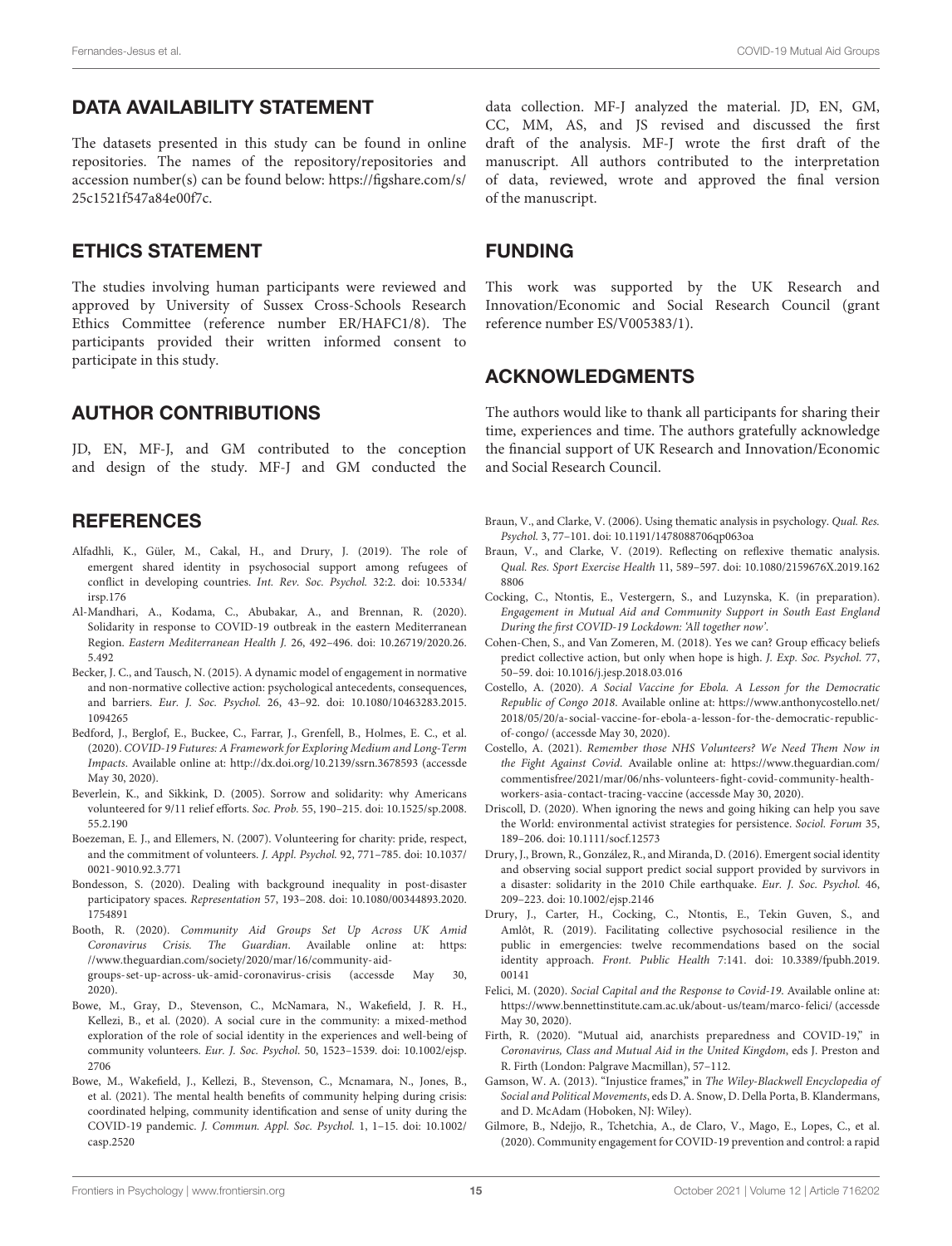evidence synthesis. BMJ Glob. Health 5:e003188. [doi: 10.1136/bmjgh-2020-](https://doi.org/10.1136/bmjgh-2020-003188) [003188](https://doi.org/10.1136/bmjgh-2020-003188)

- <span id="page-15-29"></span>Gorski, P. C. (2019). Fighting racism, battling burnout: causes of activist burnout in US racial justice activists. Ethnic Racial Stud. 42, 667–687. [doi: 10.1080/](https://doi.org/10.1080/01419870.2018.1439981) [01419870.2018.1439981](https://doi.org/10.1080/01419870.2018.1439981)
- <span id="page-15-17"></span>Hooper, M., Nápoles, A., and Pérez-Stable, E. (2020). COVID-19 and racial/ethnic disparities. JAMA 323, 2466–2467. [doi: 10.1001/jama.2020.](https://doi.org/10.1001/jama.2020.8598) [8598](https://doi.org/10.1001/jama.2020.8598)
- <span id="page-15-31"></span>Hyde, M. K., Dunn, J., Scuffham, P. A., and Chambers, S. K. (2014). A systematic review of episodic volunteering in public health and other contexts. BMC Public Health 14:992. [doi: 10.1186/1471-2458-14-992](https://doi.org/10.1186/1471-2458-14-992)
- <span id="page-15-30"></span>Jenkinson, C. E., Dickens, A. P., Jones, K., Thompson-Coon, J., Taylor, R. S., Rogers, M., et al. (2013). Is volunteering a public health intervention? A systematic review and meta-analysis of the health and survival of volunteers. BMC Public Health 13:773. [doi: 10.1186/1471-2458-13-773](https://doi.org/10.1186/1471-2458-13-773)
- <span id="page-15-24"></span>Jovita, H. D., Nashir, H., Mutiarin, D., Moner, Y., and Nurmandi, A. (2019). Social capital and disasters: how does social capital shape post-disaster conditions in the Philippines? J. Hum. Behav. Soc. Env. 29, 519–534. [doi: 10.1080/10911359.](https://doi.org/10.1080/10911359.2018.1556143) [2018.1556143](https://doi.org/10.1080/10911359.2018.1556143)
- <span id="page-15-10"></span>Kaniasty, K., de Terte, I., Guilaran, J., and Bennett, S. (2019). A scoping review of post-disaster social support investigations conducted after disasters that struck the Australia and Oceania continent. Disasters 44, 336–366. [doi: 10.1111/disa.](https://doi.org/10.1111/disa.12390) [12390](https://doi.org/10.1111/disa.12390)
- <span id="page-15-9"></span>Kaniasty, K., and Norris, F. (2004). "Social support in the aftermath of disasters, catastrophes, and acts of terrorism: altruistic, overwhelmed, uncertain, antagonistic, and patriotic communities," in Bioterrorism: Psychological and Public Health Interventions, eds R. Ursano, A. Norwood, and C. Fullerton (Cambridge: Cambridge University Press).
- <span id="page-15-4"></span>Kaniasty, K., and Norris, F. H. (1993). A test of the social support deterioration model in the context of natural disaster. J. Person. Soc. Psychol. 64, 395–408. [doi: 10.1037//0022-3514.64.3.395](https://doi.org/10.1037//0022-3514.64.3.395)
- <span id="page-15-33"></span>Kaniasty, K., and Norris, F. H. (1995). In search of altruistic community: patterns of social support mobilization following Hurricane Hugo. Am. J. Commun. Psychol. 23, 447–477. [doi: 10.1007/BF02506964](https://doi.org/10.1007/BF02506964)
- <span id="page-15-5"></span>Kaniasty, K., and Norris, F. H. (1999). "The experience of disaster: individuals and communities sharing trauma," in Response to Disaster: Psychosocial, Community, and Ecological Approaches, eds R. Gist and B. Lubin (New York, NY: Brunner/Maze), 25–61.
- <span id="page-15-6"></span>Kaniasty, K., and Norris, F. H. (2009). "Distinctions that matter: received social support, perceived social support, and social embeddedness after disasters," in Mental Health and Disasters, eds Y. Neria, S. Galea, and F. H. Norris (Cambridge: Cambridge University Press), 175–200.
- <span id="page-15-18"></span>Kerkhoff, A. D., Sachdev, D., Mizany, S., Rojas, S., Gandhi, M., Peng, J., et al. (2020). Evaluation of a novel community-based COVID-19 'Test-to-Care' model for low-income populations. PLoS One 15:e0239400. [doi: 10.1371/journal.pone.](https://doi.org/10.1371/journal.pone.0239400) [0239400](https://doi.org/10.1371/journal.pone.0239400)
- <span id="page-15-19"></span>Kropotkin, P. (1902). Mutual Aid: A Factor in Evolution. New York, NY: McClure, Philips, & Company.
- <span id="page-15-0"></span>Laverack, G., and Manoncourt, E. (2015). Key experiences of community engagement and social mobilization in the Ebola response. Glob. Health Promot. 23, 79–82. [doi: 10.1177/1757975915606674](https://doi.org/10.1177/1757975915606674)
- <span id="page-15-21"></span>Mahanty, S., and Phillipps, N. (2020). The Community-Led Movement Creating Hope in the Time of Coronavirus. Available online at: [https://theconversation.com/the-community-led-movement-creating-hope](https://theconversation.com/the-community-led-movement-creating-hope-in-the-time-of-coronavirus-134391)[in-the-time-of-coronavirus-134391](https://theconversation.com/the-community-led-movement-creating-hope-in-the-time-of-coronavirus-134391) (accessde May 30, 2020).
- <span id="page-15-11"></span>Mak, H. W., Fluharty, M., and Fancourt, D. (2020). Predictors and impact of arts engagement during the COVID-19 pandemic: analyses of data from 19,384 adults in the COVID-19 Social Study. Front. Psychol. 12:626263. [doi: 10.3389/](https://doi.org/10.3389/fpsyg.2021.626263) [fpsyg.2021.626263](https://doi.org/10.3389/fpsyg.2021.626263)
- <span id="page-15-28"></span>Mannarini, T., and Fedi, A. (2012). Persisting or withdrawing? An insight into the psychosocial processes underlying sustained engagement. J. Commun. Appl. Soc. Psychol. 22, 300–315. [doi: 10.1002/casp.1113](https://doi.org/10.1002/casp.1113)
- <span id="page-15-23"></span>Mao, G., Drury, J., Fernandes-Jesus, M., and Ntontis, E. (in press). How participation in Covid-19 mutual aid groups affects subjective wellbeing and how political identity moderates these effects. Anal. Soc. Issues Public Pol. [doi: 10.31235/osf.io/x9csf](https://doi.org/10.31235/osf.io/x9csf)
- <span id="page-15-3"></span>Mao, G., Fernandes-Jesus, M., Ntontis, E., and Drury, J. (2021). What have we learned about COVID-19 volunteering in the UK? A rapid review of the literature. BMC Public Health 21:1470. [doi: 10.1186/s12889-021-11390-8](https://doi.org/10.1186/s12889-021-11390-8)
- <span id="page-15-8"></span>Norris, F., and Kaniasty, K. (1996). Received and perceived social support in times of stress: a test of the social support deterioration deterrence model. J. Person. Soc. Psychol. 71, 498–511. [doi: 10.1037/0022-3514.71.3.498](https://doi.org/10.1037/0022-3514.71.3.498)
- <span id="page-15-7"></span>Ntontis, E., Drury, J., Amlôt, G. R., Rubind, J., and Williams, R. (2020). Endurance or decline of emergent groups following a flood disaster: Implications for community resilience. Int. J. Disaster Risk Reduct. 45:101493. [doi: 10.1016/j.](https://doi.org/10.1016/j.ijdrr.2020.101493) [ijdrr.2020.101493](https://doi.org/10.1016/j.ijdrr.2020.101493)
- <span id="page-15-22"></span>O'Dwyer, E. J., Beascoechea-Seguí, N., and Souza, L. S. (2020). Rehearsing post-Covid-19 citizenship: social representations and social practices in UK mutual aid groups. PsyArXiv [preprint] [doi: 10.31234/osf.io/v84mr](https://doi.org/10.31234/osf.io/v84mr)
- <span id="page-15-14"></span>Patel, J., Fernandes, G., and Sridhar, D. (2021). How can we improve selfisolation and quarantine for Covid-19. BMJ 372:n625. [doi: 10.1136/bmj.](https://doi.org/10.1136/bmj.n625) [n625](https://doi.org/10.1136/bmj.n625)
- <span id="page-15-1"></span>Pleyers, G. (2020). The Pandemic is a battlefield. Social movements in the COVID-19 lockdown. J. Civil Soc. 16, 295–312. [doi: 10.1080/17448689.2020.179](https://doi.org/10.1080/17448689.2020.1794398) [4398](https://doi.org/10.1080/17448689.2020.1794398)
- <span id="page-15-36"></span>Power, A., and Benton, E. (2021). Where Next for Britain's 4,300 Mutual Aid Groups?. Available online at: [https://blogs.lse.ac.uk/covid19/2021/05/06/where](https://blogs.lse.ac.uk/covid19/2021/05/06/where-next-for-britains-4300-mutual-aid-groups/)[next-for-britains-4300-mutual-aid-groups/](https://blogs.lse.ac.uk/covid19/2021/05/06/where-next-for-britains-4300-mutual-aid-groups/) (accessed June 15, 2021).
- <span id="page-15-12"></span>Public Health England (2021). Guidance on Shielding and Protecting People Who Are Clinically Extremely Vulnerable from COVID-19. Available online at: [https://www.gov.uk/government/publications/guidance-on-shielding-and](https://www.gov.uk/government/publications/guidance-on-shielding-and-protecting-extremely-vulnerable-persons-from-covid-19)[protecting-extremely-vulnerable-persons-from-covid-19](https://www.gov.uk/government/publications/guidance-on-shielding-and-protecting-extremely-vulnerable-persons-from-covid-19) (accessed September 10, 2021).
- <span id="page-15-15"></span>Reicher, S., Drury, J., and Michie, S. (2021). Contrasting Figures on Adherence to Self-Isolation Show that Support is Even More Important than Ever. BMJ Opinion. Available online at: [https://blogs.bmj.com/bmj/2021/04/05/why](https://blogs.bmj.com/bmj/2021/04/05/why-contrasting-figures-on-adherence-to-self-isolation-show-that-support-to-self-isolate-is-even-more-important-than-we-previously-realised/)[contrasting-figures-on-adherence-to-self-isolation-show-that-support-to-](https://blogs.bmj.com/bmj/2021/04/05/why-contrasting-figures-on-adherence-to-self-isolation-show-that-support-to-self-isolate-is-even-more-important-than-we-previously-realised/)

[self-isolate-is-even-more-important-than-we-previously-realised/](https://blogs.bmj.com/bmj/2021/04/05/why-contrasting-figures-on-adherence-to-self-isolation-show-that-support-to-self-isolate-is-even-more-important-than-we-previously-realised/) (accessed September 10, 2021).

- <span id="page-15-32"></span>Rogers, W. S., and Willig, C. (2017). "Introduction," in The Sage Handbook of Qualitative Research in Psychology, eds C. Willing and W. S. Rogers (Thousand Oaks, CA: SAGE reference), 1–14.
- <span id="page-15-27"></span>Saab, R., Spears, R., Tausch, N., and Sasse, J. (2016). Predicting aggressive collective action based on the efficacy of peaceful and aggressive actions. Eur. J. Soc. Psychol. 46, 529–543. [doi: 10.1002/ejsp.2193](https://doi.org/10.1002/ejsp.2193)
- <span id="page-15-34"></span>Selvanathan, H. P., and Jetten, J. (2020). From marches to movements building and sustaining a social movement following collective action. Curr. Opin. Psychol. 35, 81–85. [doi: 10.1016/j.copsyc.2020.04.004](https://doi.org/10.1016/j.copsyc.2020.04.004)
- <span id="page-15-2"></span>Sitrin, M., and Sembrar, C. (2020). Pandemic Solidarity: Mutual Aid during the Covid-19 Crisis. London: Pluto Press.
- <span id="page-15-16"></span>Smith, L. E., Potts, H. W. W., Amlôt, R., Fear, N. T., Michie, S., and Rub, G. J. (2021). Adherence to the test, trace and isolate system: results from a time series of 21 nationally representative surveys in the UK. BMJ 372:n608. [doi:](https://doi.org/10.1136/bmj.n608) [10.1136/bmj.n608](https://doi.org/10.1136/bmj.n608)
- <span id="page-15-20"></span>Spade, D. (2020). Solidarity not charity: mutual aid for mobilization and survival. Soc. Text 38, 131–151.
- <span id="page-15-13"></span>SPI-B-Scientific Advisory Group for Emergencies (2020). The Impact of Financial and Other Targeted Support on Rates of Self-Isolation or Quarantine. Available online at: [https://www.gov.uk/government/publications/spi-b-impact](https://www.gov.uk/government/publications/spi-b-impact-of-financial-and-other-targeted-support-on-rates-of-self-isolation-or-quarantine-16-september-2020)[of-financial-and-other-targeted-support-on-rates-of-self-isolation-or](https://www.gov.uk/government/publications/spi-b-impact-of-financial-and-other-targeted-support-on-rates-of-self-isolation-or-quarantine-16-september-2020)[quarantine-16-september-2020](https://www.gov.uk/government/publications/spi-b-impact-of-financial-and-other-targeted-support-on-rates-of-self-isolation-or-quarantine-16-september-2020) (accessde May 30, 2020).
- <span id="page-15-25"></span>Stevenson, C., Wakefield, J. R. H., Felsner, I., Drury, J., and Costa, S. (2021). Collectively coping with coronavirus: local community identification predicts giving support and lockdown adherence during the COVID-19 pandemic. Br. J. Soc. Psychol. [Online ahead of print] [doi: 10.1111/bjso.1](https://doi.org/10.1111/bjso.12457) [2457](https://doi.org/10.1111/bjso.12457)
- <span id="page-15-35"></span>Talò, C., Mannarini, T., and Rochira, A. (2020). Sense of community and community participation: a meta-analytic review. Soc. Indicators Res. 117, 1–2. [doi: 10.1007/s11205-013-0347-2](https://doi.org/10.1007/s11205-013-0347-2)
- <span id="page-15-26"></span>Tekin, S., and Drury, J. (2020). How do those affected by a disaster organize to meet their needs for justice? Campaign strategies and partial victories following the Grenfell Tower fire. SocArXiv [preprint] [doi: 10.31235/osf.io/xrcfq](https://doi.org/10.31235/osf.io/xrcfq)